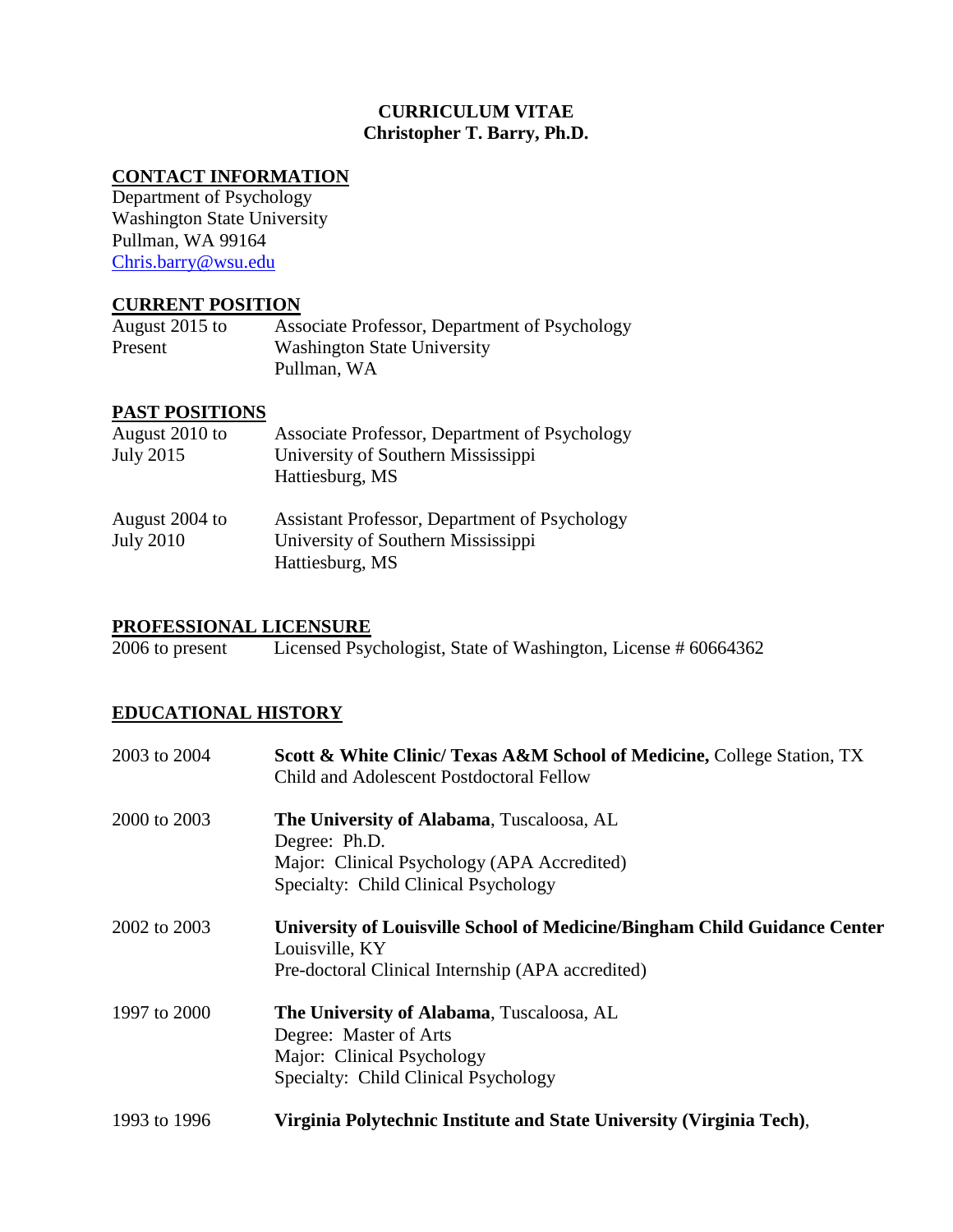Blacksburg, VA Degree: Bachelor of Science (conferred December 1996) Major: Psychology, *Summa Cum Laude*

#### **GRANTS AND CONTRACTS**

- Barry, C. T. (2013). Aubrey Keith and Ella Ginn Lucas Endowment, The University of Southern Mississippi. A preliminary investigation of motivational interviewing to reduce substance use, illegal behaviors, and callous-unemotional traits in at-risk adolescents. \$2600.
- Cwikla, J., LaSalle, M., & **Barry, C.** (2011). National Science Foundation (NSF). Project Wetkids: Immersion along the Gulf Coast, Supplemental Funds. \$25,000, **Co-Principal Investigator.**
- Davis, A., Cwikla, J., & **Barry, C.** (2008). U.S. Department of Education. Continuous progress curriculum model for elementary and secondary schools. \$191,593. **Co-Principal Investigator**.
- Barry, C. T. (2007). Faculty summer research grant, The University of Southern Mississippi. The roles of narcissism and self-esteem in adolescent problem behaviors and in predicting response to a 22-week residential intervention program**.** \$9,250.
- Cwikla, J., LaSalle, M., & **Barry, C.** (2006). National Science Foundation (NSF). Project Wetkids: Immersion along the Gulf Coast. \$800,000, **Co-Principal Investigator**.
- Barry, C. T. (2004). Faculty summer research grant, The University of Southern Mississippi. The roles of narcissism and self-esteem in adolescent problem behaviors and of evaluative information in predicting adolescents' responses to stressful events. \$9250.
- **Barry, C. T.** (2004). Faculty summer grant for the improvement of instruction, The University of Southern Mississippi. Incorporating the scientist-practitioner model of training into graduate child emotional and behavioral assessment course. \$9250.

## **PUBLICATIONS (\* denotes graduate student; \*\*denotes undergraduate student)**

#### Journal Articles (Peer Reviewed)

- 50) \*Gillen, C. T. A., **Barry, C. T.,** & Bater, L. R. (in press). Anxiety symptoms and coping motives: Examining a potential path to substance use-related problems in adolescents with psychopathic traits. *Substance Use and Misuse*.
- 49) **Barry, C. T.,** \*Lui, J. H. L., & \*\*Anderson, A. C. (in press). Adolescent narcissism, aggression, and prosocial behavior: The relevance of socially desirable responding. *Journal of Personality Assessment.*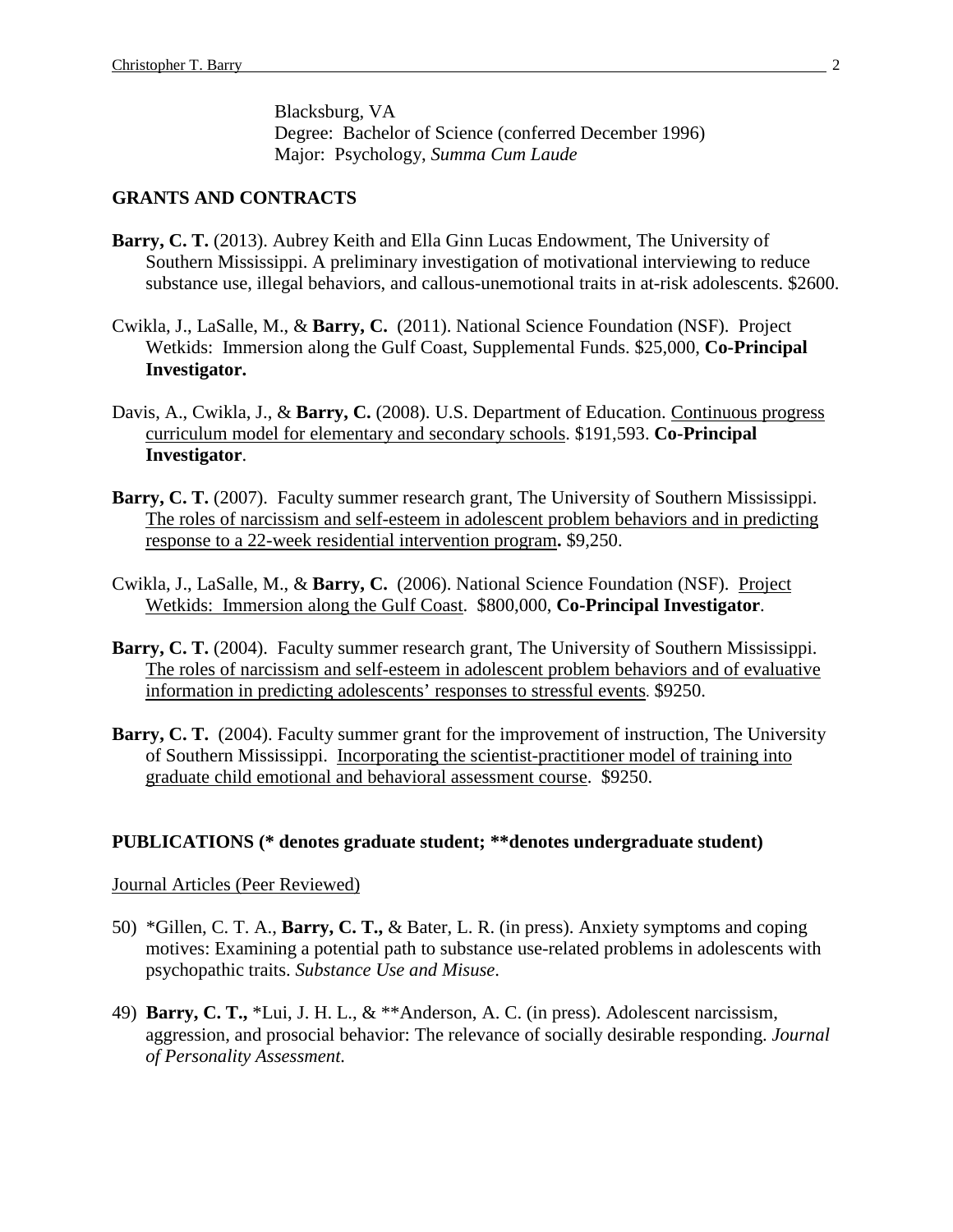- 48) \*Lee-Rowland, L. M., **Barry, C. T., \***Gillen, C. T. A., & \*Hansen, L K. (in press). How do different dimensions of adolescent narcissism impact the relation between callousunemotional traits and self-reported aggression? *Aggressive Behavior*.
- 47) \*McHugh, M., Tingstrom, D., Radley, K., **Barry, C.,** & \*Walker, K. (in press). Effects of tootling on classwide and individual disruptive and academically-engaged behavior in lower-elementary students. *Behavioral Interventions*.
- 46) **Barry, C. T.,** \*Doucette, H., \*\*Loflin, D. C., \*Rivera-Hudson, N. J., & \*Herrington, L. L. (in press). 'Let me take a selfie:' Associations between self-photography, narcissism, and self-esteem. *Psychology of Popular Media Culture*.
- 45) Sacco, D. F., \*\*Merold, S. J., \*Lui, J. H. L., \* Lutsgraaf, C., & **Barry, C. T.** (2016). Social and emotional intelligence moderate the relationship between psychopathy traits and social perception. *Personality and Individual Differences, 95,* 95-104.
- 44) \*Loflin, D. C., & **Barry, C. T.** (2016). 'You can't sit with us:' Gender and the differential roles of social intelligence and peer status in relational aggression. *Personality and Individual Differences, 91,* 22-26.
- 43) \*Kauten, R. L., & **Barry, C. T.** (2016). Adolescent narcissism and its association with different indices of prosocial behavior. *Journal Research in Personality, 60,* 36-45.
- 42) \*Lui, J. H. L., **Barry, C. T.,** & Sacco, D. J. (2016). Callous-unemotional traits and empathy deficits: Mediating effects of affective perspective-taking and facial emotion recognition. *Cognition and Emotion, 30,* 1049-1062.
- 41) \*Kauten, R. L., \*Lui, J. H. L., \*Doucette, H., & **Barry, C. T.** (2015). Perceived family conflict moderates the relations of adolescent narcissism and CU traits with aggression. *Journal of Child and Family Studies, 24,* 2914-2922.
- 40) **Barry, C. T.,** & \*Lee-Rowland, L. M. (2015). Has there been a recent change in adolescent narcissism?: Preliminary evidence from cohorts of at-risk adolescents (2005- 2014). *Personality and Individual Differences, 87,* 153-157.
- 39) \*Kauten, R. L., \*Lui, J. H. L., \*Stary, A. K., & **Barry, C. T.** (2015). 'Purging my friends list. Good luck making the cut: Perceptions of narcissism on Facebook. *Computers in Human Behavior, 51,* 244-254*.*
- 38) \*Ansel, L. L., **Barry, C. T., \***Gillen, C. T. A., & \*Herrington, L. L. (2015). An analysis of four self-report measures of adolescent callous-unemotional traits: Exploring unique prediction of delinquency, aggression, and conduct problems. *Journal of Psychopathology and Behavioral Assessment, 37,* 207-216.
- 37) \*\*Mechanic, K., & **Barry, C. T.** (2015). Adolescent grandiose and vulnerable narcissism: Associations with perceived parenting practices. *Journal of Child and Family Studies, 24,*  1510-1518.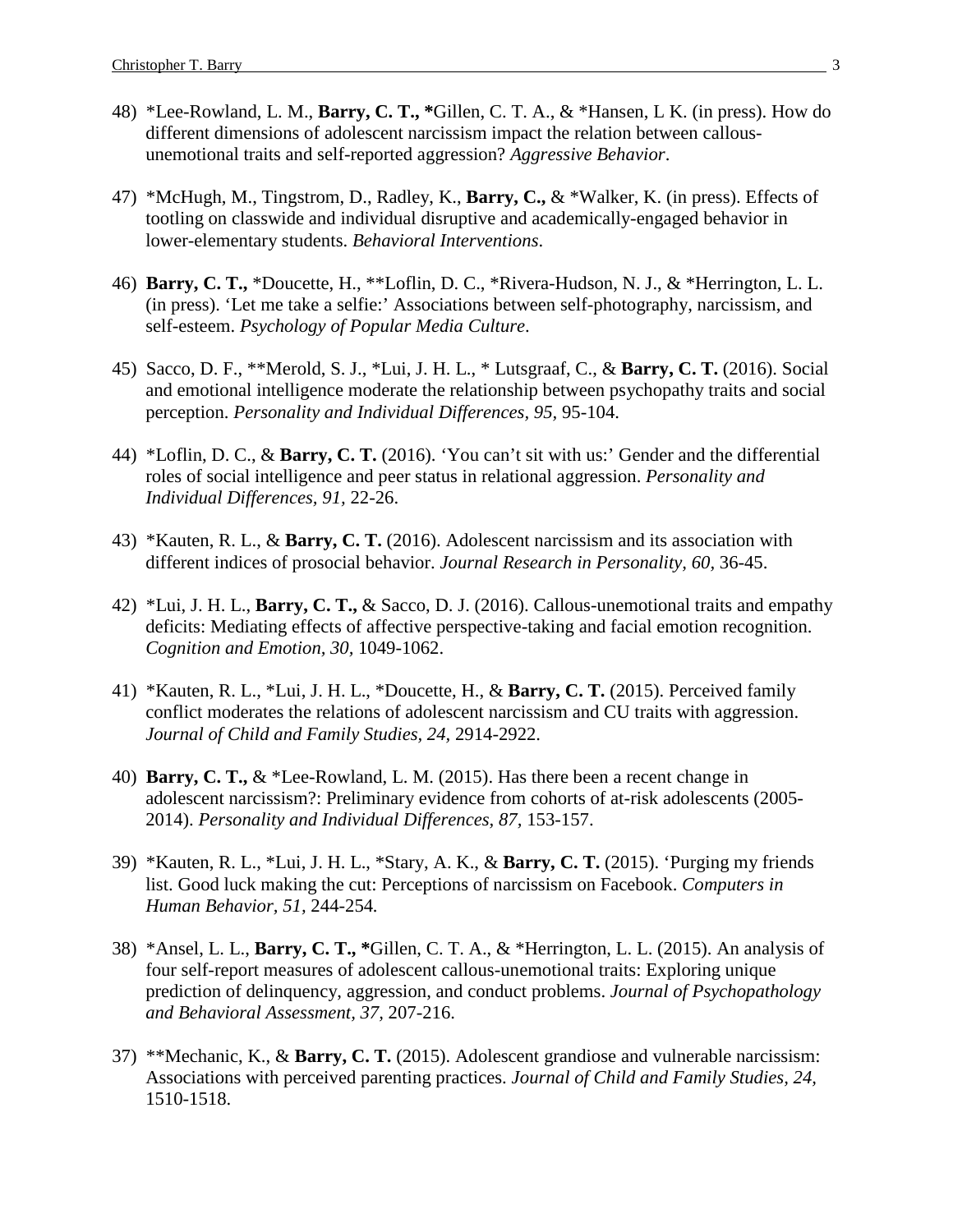- 36) \*Grafeman, S. J., **Barry, C. T.,** Marcus, D. K., & \*Leachman, L. L. (2015). Interpersonal perceptions of narcissism in an at-risk adolescent sample: A social relations analysis. *Journal of Research in Adolescence, 25,* 92-100.
- 35) **Barry, C. T., \*\***Loflin, D. C., & \*Doucette, H. (2015). Adolescent self-compassion: Associations with narcissism, self-esteem, aggression, and internalizing symptoms in at-risk males. *Personality and Individual Differences, 77,* 118-123.
- 34) **Barry, C. T., \***Kauten, R. L., & \*Lui, J. H. L. (2014). Self-perceptions of empathy and social support as potential moderators in the relation between adolescent narcissism and aggression. *Individual Differences Research, 12,* 170-179.
- 33) \*Herrington, L. L., **Barry, C. T.,** & \*\*Loflin, D. C. (2014). Callous-unemotional traits, narcissism, and behavioral history as predictors of discipline problems in an adolescent residential program. *Residential Treatment for Children and Youth, 31,* 253-265.
- 32) \*Bellone, K. M., Dufrene. B. A., Tingstrom, D. H., Olmi, D. J., & **Barry, C.** (2014). Relative efficacy of behavioral interventions in preschool children attending Head Start. *Journal of Behavioral Education, 23,* 378-400.
- 31) Marsee, M. A., Frick, P. J., **Barry, C. T.,** Kimonis, E. R., Centifanti, L. C. M, & Aucoin, K. (2014). Profiles of the forms and functions of self-reported aggression in three adolescent samples. *Development and Psychopathology, 26,* 705-720.
- 30) Guelker, M. D., **Barry, C. T.,** Barry, T. D., & \*Malkin, M. L. (2014). Perceived positive outcomes as a mediator between adolescent callous-unemotional traits and antisocial behavior. *Personality and Individual Differences, 69,* 129-134.
- 29) \*Kauten, R. L., & **Barry, C. T.** (2014). Do you think I'm as kind as I do? The relation of adolescent narcissism with self- and peer- perceptions of prosocial and aggressive behavior. *Personality and Individual Differences, 61,* 69-73.
- 28) **Barry, C. T.,** & \*Kauten, R. L. (2014). Non-pathological and pathological narcissism: Which self-reported characteristics are most problematic in adolescents? *Journal of Personality Assessment, 96,* 212-219*.*
- 27) Myers, E., Zeigler-Hill, V., & **Barry, C. T.** (2013). Ripples in the reflecting pool: Narcissistic subtypes and reactions to past relationship events. *Individual Differences Research, 11,* 139-148*.*
- 26) Barry, T. D., Marcus, D. K., **Barry, C. T.,** & Coccaro, E. (2013). The latent structure of oppositional defiant disorder in children and adults. *Journal of Psychiatric Research, 47,*  1932-1939.
- 25) \*Kauten, R. L., **Barry, C. T.,** & \*Leachman, L. L. (2013). Perceived social stress and resilience influence the effects of psychopathy-linked narcissism and CU traits on adolescent aggression. *Aggressive Behavior, 39,* 381-390.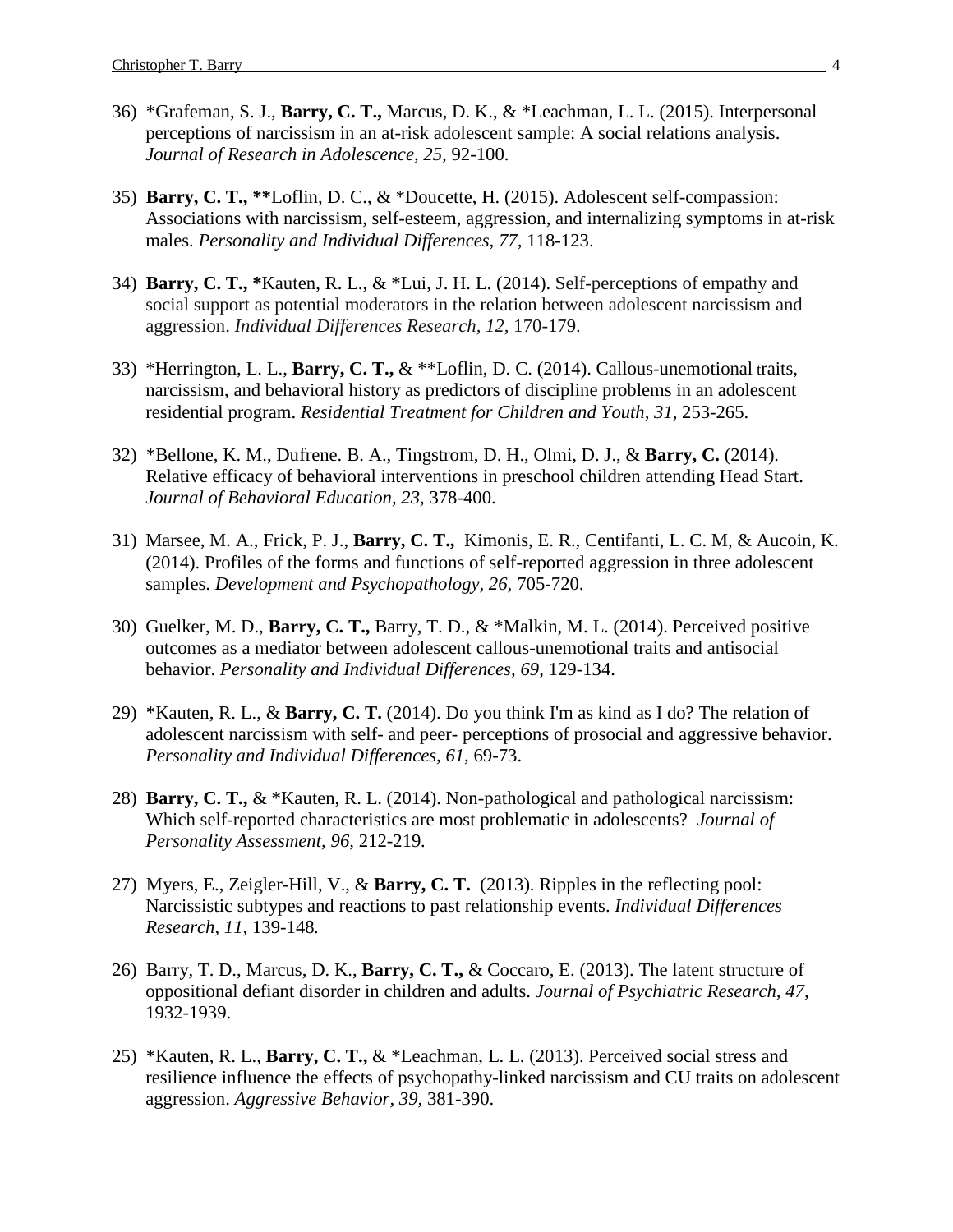- 24) \*Pickard, J. D., **Barry, C. T., \***Wallace, M. T., & Zeigler-Hill, V. (2013). Ethnicity, ethnic identity, and adolescent narcissism. *Self and Identity, 12,* 489-503.
- 23) \*Malkin, M. L., Zeigler-Hill, V., **Barry, C. T.,** & \*Southard, A. C. (2013). The view from the looking glass: How are narcissistic individuals perceived by others? *Journal of Personality, 81,* 1-15.
- 22) **Barry, C. T., \***Golmaryami, F. N., \*Rivera-Hudson, N., & Frick, P. J. (2013). Evidence based assessment of conduct disorder: Current considerations and preparation for DSM-5. *Professional Psychology: Research and Practice, 44,* 56-63.
- 21) \*Wallace, M. T., **Barry, C. T.,** Zeigler-Hill, V., & Green, B. A. (2012). Locus of control as a contributing factor in the relation between self-perception and adolescent aggression. *Aggressive Behavior, 38,* 213-221.
- 20) Marsee, M. A., **Barry, C. T.,** Childs, K. K., Frick, P. J., Kimonis, E. R., Munoz, L. C., et al. (2011). Assessing the forms and functions of aggression in youth using self-report: Confirmatory factor analysis and evaluation of factorial invariance across sample and gender. *Psychological Assessment, 23,* 792-804.
- 19) Barry, T. D., \*Pinard, F. A., **Barry, C. T.,** Garland, B. H., & Lyman, R. D. (2011). The utility of home problem pervasiveness and severity in classifying children diagnosed with attention-deficit/hyperactivity disorder. *Child Psychiatry and Human Development, 42,* 152- 165.
- 18) \*Malkin, M. L., **Barry, C. T.,** & Zeigler-Hill, V. (2011). Covert narcissism as a predictor of internalizing symptoms after performance feedback in adolescents. *Personality and Individual Differences, 51*, 623-628.
- 17) **Barry, C. T.,** & \*Malkin, M. L. (2010). The relation between adolescent narcissism and internalizing problems depends on the conceptualization of narcissism. *Journal of Research in Personality, 44,* 684-690*.*
- 16) **Barry, C. T.,** & \*Wallace, M. T. (2010). Current considerations in the assessment of youth narcissism: Indicators of pathological and normative development. *Journal of Psychopathology and Behavioral Assessment, 32,* 479-489*.*
- 15) \*\*Golmaryami, F. N., & **Barry, C. T.** (2010). The associations of self-reported and peerreported relational aggression with narcissism and self-esteem among adolescents in a residential setting. *Journal of Clinical Child and Adolescent Psychology, 39, 128-133.*
- 14) **Barry, C. T., \***Pickard, J. D., & \*Ansel, L. L. (2009). The associations of adolescent invulnerability and narcissism with problem behaviors in at-risk adolescents. *Personality and Individual Differences, 47*, 577-582.
- 13) Davis, A., Cwikla, J., & **Barry, C.** (2008). Project Wetkids: An interdisciplinary investigation of integrated science and cultural arts learning along the Mississippi gulf coast. *The International Journal of Interdisciplinary Social Sciences, 3(9)*, 63-68.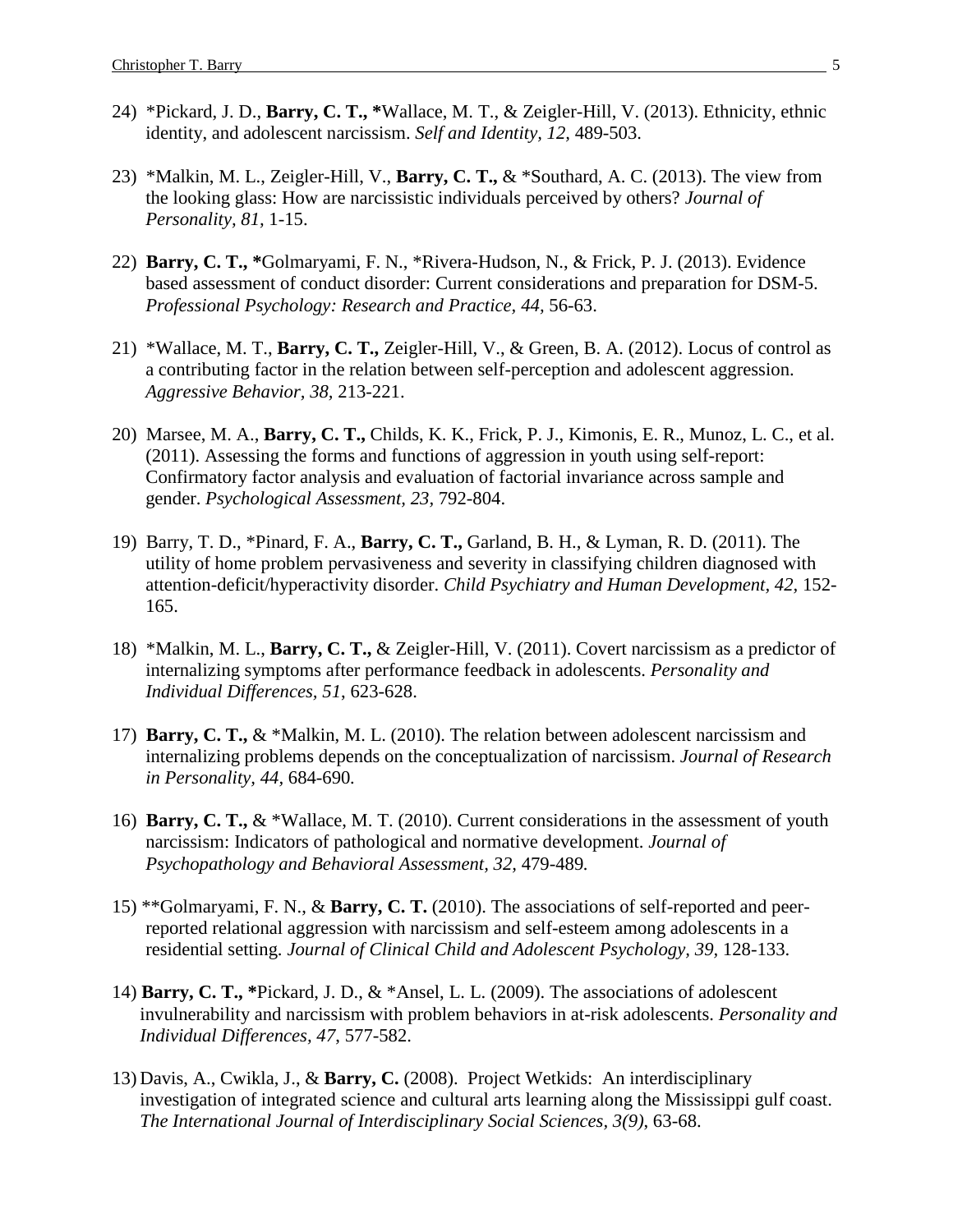- 12) **Barry, C. T.,** Frick, P. J., & \*Grafeman, S. J. (2008). Child versus parent report of parenting practices: Implications for the conceptualization of child behavioral and emotional problems. *Assessment, 15*, 294-303.
- 11) Barry, T. D. **Barry, C. T., \***Deming, A. M., & Lochman, J. E. (2008). Stability of psychopathic characteristics in childhood: The influence of social relationships. *Criminal Justice and Behavior, 35*, 244-262.
- 10) **Barry, C. T., \***Grafeman, S. J., \*Adler, K. K., & \*Pickard, J. D. (2007). The relations among narcissism, self-esteem, and delinquency in a sample of at-risk adolescents. *Journal of Adolescence, 30*, 933-942.
- 9) **Barry, C. T.,** Frick, P. J., \*Adler, K. K., & \*Grafeman, S. J. (2007). The predictive utility of narcissism among children and adolescents: Evidence for a distinction between adaptive and maladaptive narcissism. *Journal of Child and Family Studies, 16*, 508-521.
- 8) Barry, T. D., \*Thompson, A. H., **Barry, C. T.,** Lochman, J. E., \*Adler, K., & \*Hill, K. (2007). The importance of narcissism in predicting proactive and reactive aggression in moderately to highly aggressive children. *Aggressive Behavior, 33*, 185-197.
- 7) **Barry, C. T.**, Chaplin, W. F., & \*Grafeman, S. J. (2006). Aggression following performance feedback: The influences of self-esteem, narcissism, feedback valence, and comparative standard. *Personality and Individual Differences, 41*, 177-187.
- 6) Kimonis, E. R., Frick, P. J., & **Barry, C. T.** (2004). Callous-unemotional traits and delinquent peer affiliation. *Journal of Consulting and Clinical Psychology, 72,* 956-966.
- 5) **Barry, C. T.**, Frick, P. J., & \*\*Killian, A. L. (2003). The relation of narcissism and selfesteem to conduct problems in children. *Journal of Clinical Child and Adolescent Psychology, 32,* 139-152.
- 4) Frick, P. J., Cornell, A. H., **Barry, C. T.**, Bodin, S. D., & Dane, H. E. (2003). Callousunemotional traits and conduct problems in the prediction of conduct problem severity, aggression, and self-report of delinquency. *Journal of Abnormal Child Psychology, 31*, 457- 470.
- 3) Frick, P. J., Cornell, A. H., Bodin, S. D., Dane, H. E., **Barry, C. T.**, & Loney, B. R. (2003). Callous-unemotional traits and developmental pathways to severe aggressive and antisocial behavior. *Developmental Psychology, 39*, 246-260.
- 2) **Barry, C. T.**, Frick, P. J., DeShazo, T. M., McCoy, M. G., Ellis, M. & Loney, B. R. (2000). The importance of callous-unemotional traits for extending the concept of psychopathy to children. *Journal of Abnormal Psychology, 109,* 335-340.
- 1) Frick, P. J., Bodin, S. D., & **Barry, C. T.** (2000). Psychopathic traits and conduct problems in community and clinic-referred samples of children: Further development of the Psychopathy Screening Device. *Psychological Assessment, 12,* 382-393.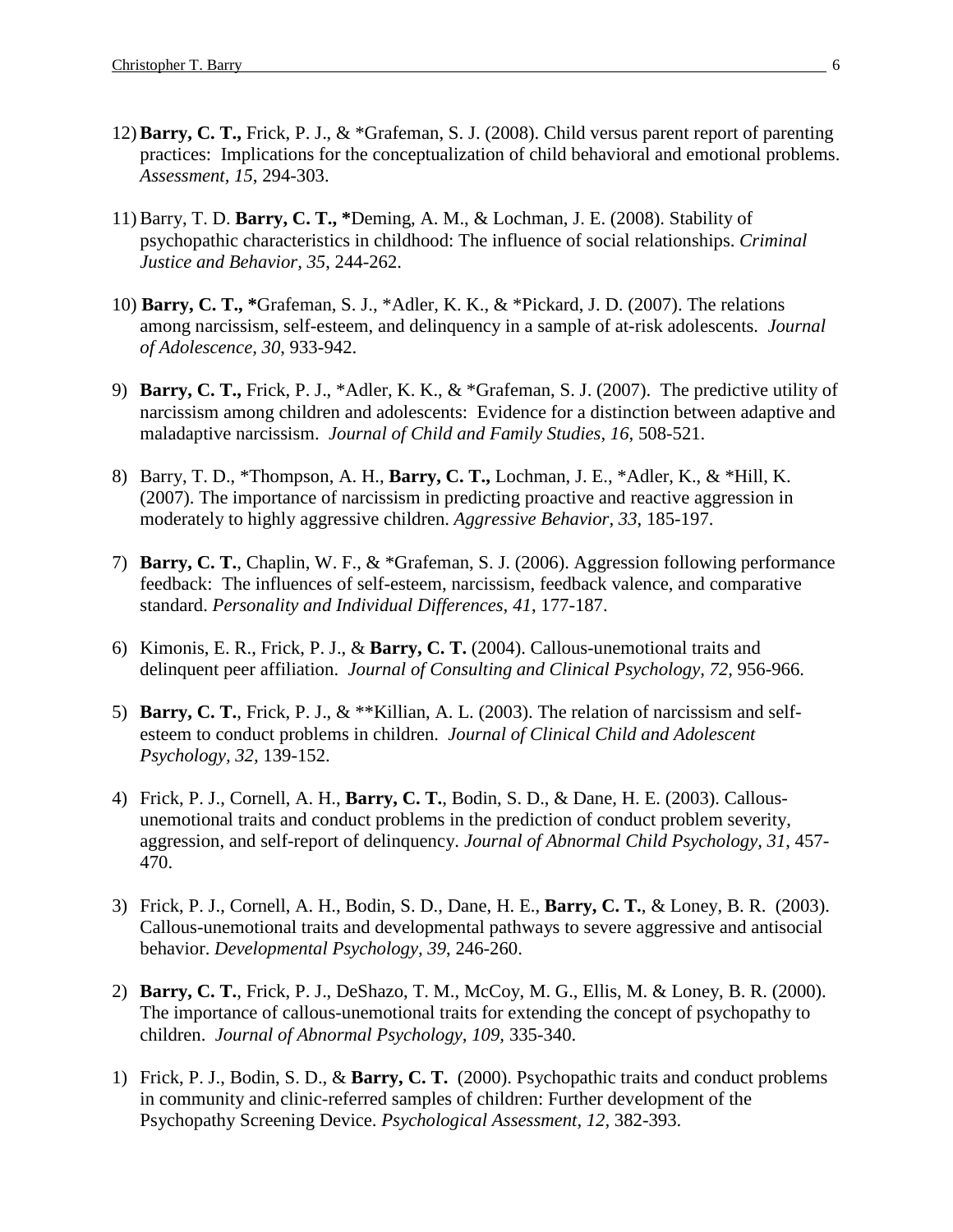#### Books

- 3) Morgan, H., & **Barry, C.** (Eds.). (2016). *World Leaders in Education: Lessons from Their Successes and Drawbacks of Their Methods*. New York, NY: Peter Lang.
- 2) **Barry, C. T.,** Kerig, P. K., Stellwagen, K., & Barry, T. D. (Eds.). (2011). *Narcissism and Machiavellianism in Youth: Implications for the Development of Adaptive and Maladaptive Behavior*. Washington, DC: American Psychological Association.
- 1) Frick, P. J., **Barry C. T.,** & Kamphaus, R. W. (2010). *Clinical assessment of child and adolescent personality and behavior* (3<sup>rd</sup> edition). New York: Springer.

#### Chapters in Edited Books, Encyclopedia Entries, & Published Reviews

- 16) Kauten, R. L., & **Barry, C. T.** (in press). \*\*\* encyclopedia entry\
- 15) **Barry, C. T.,** & \*Lui, J. H. L. (in press). Conduct disorder: Diagnosis. To appear in *The Sage Encyclopedia of Abnormal and Clinical Psychology*.
- 14) Frick, P. J., Wall, T. D., **Barry, C. T.,** Bodin, S. D. (2015). Applying the concept of psychopathy to children: Implications for the assessment of antisocial youth. To appear in C. Gacono (Ed.), *The Clinical and Forensic Assessment of Psychopathy* (2<sup>nd</sup> ed.).
- 13) \*Kauten, R. L., **Barry, C. T.,** & Wallace, M. T. (2014). The implications of adolescent narcissism for interpersonal relationships. In A. Besser (Ed.), *Psychology of Narcissism* (pp. 297-313). New York: NOVA Press.
- 12) **Barry, C. T.,** Frick, P. J., & Kamphaus, R. W. (2013). Psychological assessment in child mental health settings. In Geisinger, K. F., Bracken, B. Carlson, J., Hansen, J., Kucel, N., Reise, S., & Rodrequez, M. (Eds.), *APA Handbook of Testing and Assessment in Psychology* (pp. 253-270). Washington, DC: American Psychological Association.
- 11) **Barry, C. T.,** & \*Malkin, M. L. (2013). The assessment of antisocial behavior in children and adolescents. In C. R. Thomas & K. Pope (Eds.), *The Origins of Antisocial Behavior: A Developmental Perspective* (pp. 115-164). New York, NY: Oxford University Press.
- 10) Cwikla, J., & **Barry, C. T.** (2012). Project WetKids: An out-of-school program fostering citizen scientists in the middle school years. In J. Lin & R. Oxford (Eds.), *Transformative Eco-education for Human Survival: Environmental Education in a New Era*(pp. 87-98). Charlotte, NC: Information Age Publishing.
- 9) **Barry, C. T.,** & \*Ansel, L. L. (2011). Assessment of youth narcissism. In W. K. Campbell & J. D. Miller (Eds.), *The Handbook of Narcissism and Narcissistic Personality Disorder: Theoretical Approaches, Empirical Findings, and Treatments* (pp. 153-163). Hoboken, NJ: John Wiley & Sons, Inc*.*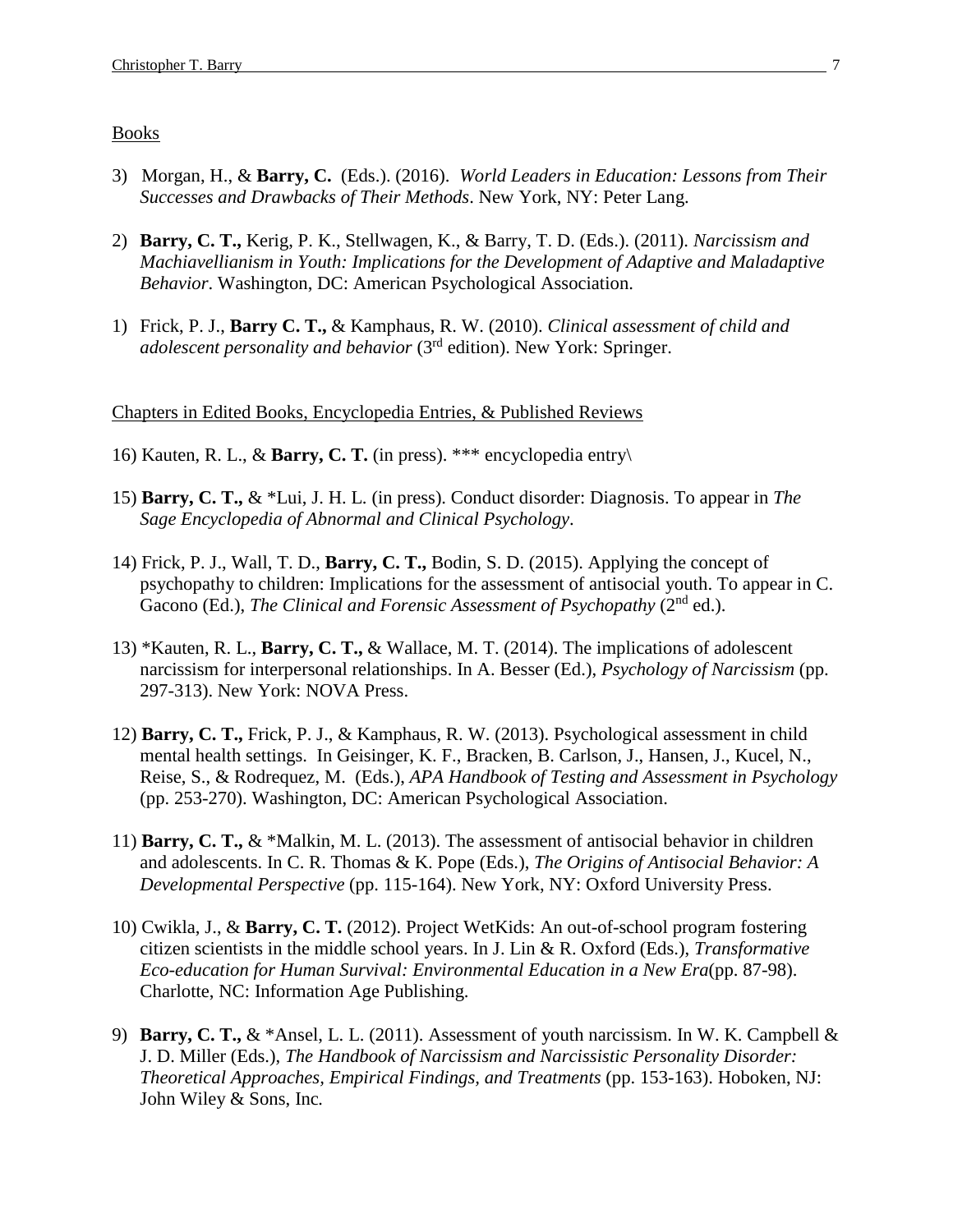- 8) Stellwagen, K. K., Kerig, P. K., & **Barry, C. T.** (2011). Introduction: The developmental psychopathology of narcissism and Machiavellianism. In C. T. Barry, P. K.Kerig, K. Stellwagen, & T. D. Barry (Eds.), *Narcissism and Machiavellianism in Youth: Implications for the Development of Adaptive and Maladaptive Behavior*(pp. 3-8)*.*Washington, DC: American Psychological Association.
- 7) **Barry, C. T., \***Wallace, M. T., & \*Guelker, M. D. (2011). Developmental and theoretical influences on the conceptualization and assessment of youth narcissism. In C. T. Barry, P. K. Kerig, K. Stellwagen, & T. D. Barry (Eds.), *Narcissism and Machiavellianism in Youth: Implications for the Development of Adaptive and Maladaptive Behavior*(pp. 71- 88)*.*Washington, DC: American Psychological Association.
- 6) **Barry, C. T., \***Ansel, L. L., \*Pickard, J. D., & \*Harrison, H. L. (2009). Conduct disorders. In J. L. Matson, F. Andrasik, & M. L. Matson (Eds.), *Treating Childhood Psychopathology and Developmental Disabilities* (pp. 107-138).New York: Springer.
- 5) **Barry, C. T.,** & \*Pickard, J. D. (2008). Developmental issues in assessment, conceptualization, and treatment of children and adolescents. In D. Reitman & M. Hersen (Eds.) *Handbook of Assessment, Conceptualization, and Treatment of Children and Adolescents*: Vol. 2. *Children and Adolescents* (pp. 76-101). Hoboken, NJ: John Wiley & Sons.
- 4) Lyman, R. D., & **Barry, C.** (2006). The continuum of residential care for conduct disordered youth. In W. M. Nelson, A. J. Finch, &K. J. Hart (Eds.), *Comparative treatment of conduct disorder* (pp. 259-297). New York: Springer Press.
- 3) Lyman, R. D., & **Barry, C. T.** (2003). Residential treatment. In T. H. Ollendick & C. S. Schroeder (Eds.), *The encyclopedia of clinical child and pediatric psychology* (pp. 548-549). New York: Kluwer Academic/Plenum Press.
- 2) Frick, P. J., **Barry, C. T.**, & Bodin, S. D. (2000). Applying the concept of psychopathy to children: Implications for the assessment of antisocial youth. In C.B. Gacono (Ed.), *The clinical and forensic assessment of psychopathy: A practitioner's guide* (pp.3-24). Mahwah, NJ: Lawrence Erlbaum Associates.
- 1) **Barry, C. T.** (1999). An excellent resource for child and adolescent intellectual assessment using the WISC-III. [Review of the book WISC-III clinical uses and interpretations: Scientist practitioner perspectives]. *Child Assessment News, 7,* 8-9.

#### **CONFERENCE PRESENTATIONS**

121) \*\*Bindon, A. L., **Barry, C. T.,** & \*\*Anderson, A. C. (October 2016). The role of contingent self-esteem in adolescent aggression: Implications for intervention. Poster to be presented at the Annual Association for Behavioral and Cognitive Therapies Convention in New York, NY.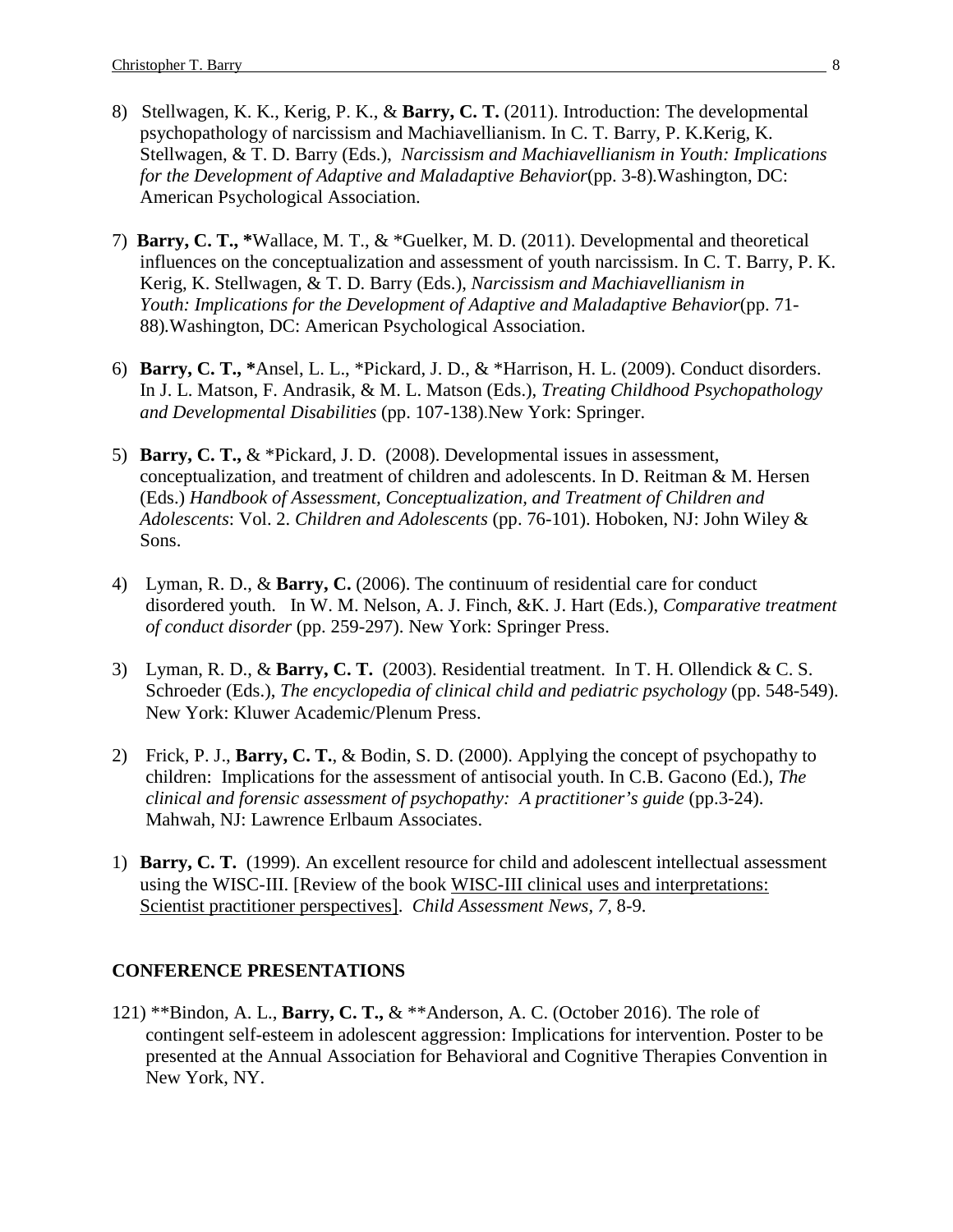- 120) \*\*Anderson, A. C., \*\*Bindon, A. L., **Barry, C. T.,** & \*Doucette, H. (August 2016). 'Does this selfie make me look good?' Selfies and physical appearance concerns. Poster to be presented at the Annual Convention of the American Psychological Association in Denver, CO.
- 119) \*\*Sidoti, C. L., **Barry, C. T.,** & \*Reiter, S. R. (August 2016). Can adolescent narcissism be assessed with one item? Poster to be presented at the Annual Convention of the American Psychological Association in Denver, CO.
- 118) \*Kauten, R. L., & **Barry, C. T.** (April 2016). Empathy, prosocial behavior, and moral development. Poster presented at the 2016 Biennial Meeting of the Society for Research in Adolescence in Baltimore, MD.
- 117) \*Lui, J. H. L., **Barry, C. T., \***Lee-Rowland, L. M., & \*\*Moran, E. V. (April 2016). 'I am helpful but disliked:' Adolescent communal narcissism and peer perceptions. Poster presented at the 2016 Biennial Meeting of the Society for Research on Adolescence in Baltimore, MD.
- 116) \*Loflin, D. C., & **Barry. C. T.** (March 2016). 'You can't sit with us:' Gender and the differential roles of social intelligence in adolescent relational aggression. Poster to be presented at the 2016 Biennial Meeting of the Society for Research on Adolescence in Baltimore, MD.
- 115) Herrington, L. L., \*Reiter, S. R., & **Barry, C. T.** (March 2016). Unique and combined contributions of callous-unemotional traits and parental incarceration on juvenile delinquency in an at-risk sample. Poster presented at the 2016 Conference of the American Psychology-Law Society in Atlanta, GA.
- 114) Gillen, C. T. A., MacDougall, E. A. M., Forth, A. E., **Barry, C. T.,** & Salekin, R. T. (March 2016). The validity of the Youth Psychopathic Traits Inventory-Short Version (YPI-S) in justice-involved and at-risk adolescents. Paper to be presented in R. T. Salekin & E. A. M. McDougall (Chairs), *Child psychopathy and its dimensions: Examining biological and distinct correlates*. Symposium conducted at the 2016 Conference of the American Psychology-Law Society in Atlanta, GA.
- 113) \*\*Daniels, K., Barry, C. T., & Charles, N. E. (March, 2016). Aggression and Its Association with Risky Behavior in At-risk Adolescents. Poster presented at the CEPO undergraduate poster session of the 62<sup>nd</sup> meeting of the Southeastern Psychological Association, New Orleans, LA.
- 112) \*Lee-Rowland, L. M., O'Brien, E. O., & **Barry, C. T.** (March 2016). How do narcissists perceive narcissistic behavior in others? Poster presented at the 62<sup>nd</sup> Annual Meeting of the Southeastern Psychological Association in New Orleans, LA.
- 111) \*\*Merold, S. J., Sacco, D. F., \*Lui, J. H. L., \*Lustgraaf, C. J. N., & Barry, C. T. (March 2016). Psychopathy and social perception: The moderating roles of emotional and social intelligence. Paper presented at the  $62<sup>nd</sup>$  Annual Meeting of the Southeastern Psychological Association in New Orleans, LA.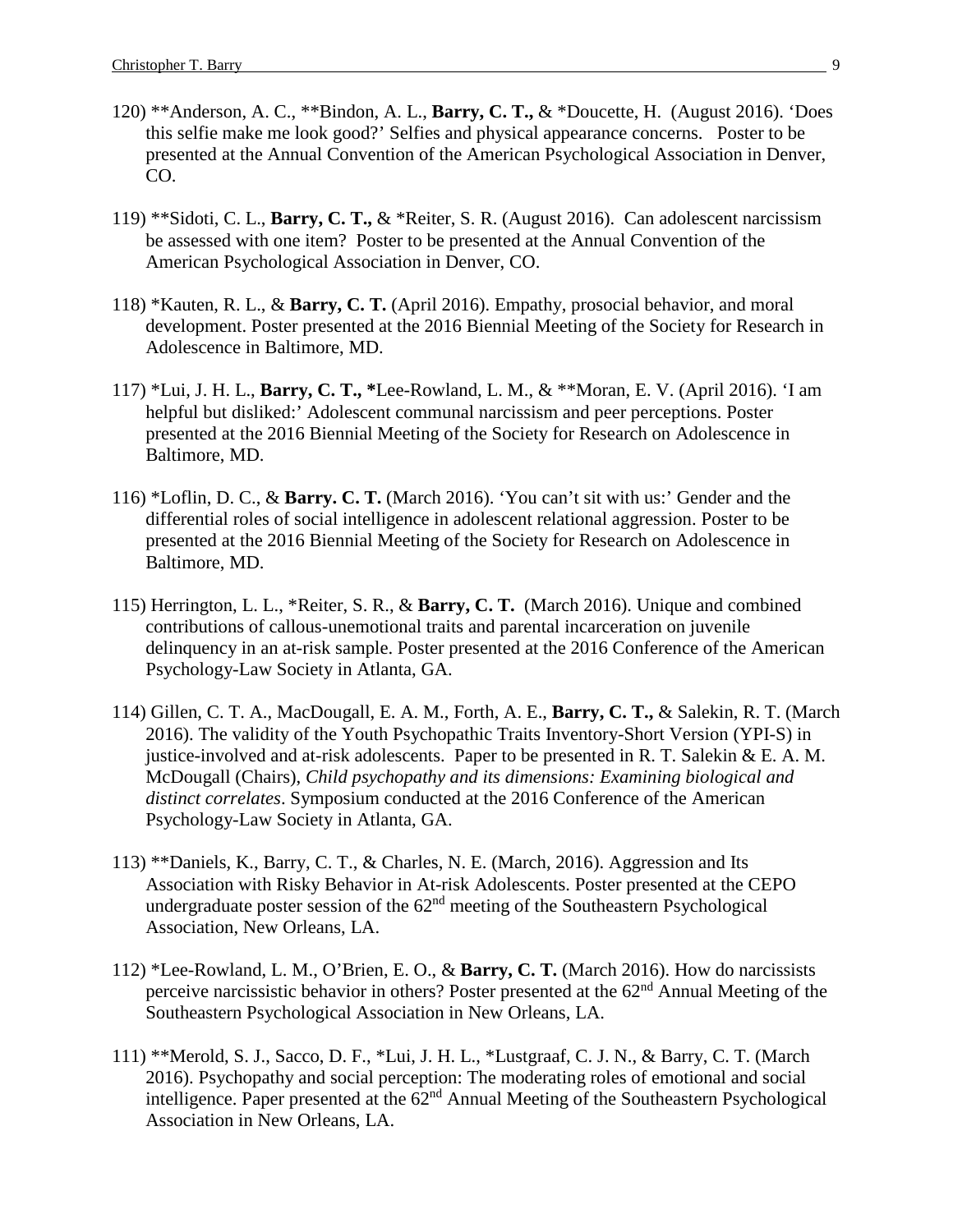- 110) \*Kauten, R. L., & **Barry, C. T.** (November 2015). Relations among narcissism and components of social intelligence. Poster presented at the 49<sup>th</sup> Annual Association for Behavioral and Cognitive Therapies in Chicago, IL.
- 109) \*Lee-Rowland, L. M., **Barry, C. T.,** & \*Lui, J. H. (November 2015). Anxiety as a moderator of the relation between callousness and aggression in at-risk adolescents. Poster presented at the 49<sup>th</sup> Annual Association for Behavioral and Cognitive Therapies Convention in Chicago, IL.
- 108) \*Gillen, C. T. A., **Barry, C. T.,** Madson, M. B., \*Kauten, R. L., & \*\*Moran, E. (November 2015). Psychopathic traits and motivation to change: Support for an integrative riskresponsivity model with at-risk adolescents. Poster presented at the 49th Annual Convention for the Association for Behavioral and Cognitive Therapies in Chicago, IL.
- 107) \*Lui, J. H. L., **Barry, C. T.,** & \*\*Dana, E. (November 2015). Socially desirable responding and adolescent self-report of narcissism and CU traits. Poster presented at the 49th Annual Convention of the Association for Behavioral and Cognitive Therapies in Chicago, IL.
- 106) \*Golmaryami, F. N., Frick, P. J., **Barry, C. T.,** Kahn, R. E. (June 2015). Peer perceptions of adolescents with elevated callous-unemotional traits. Poster presented at the 6<sup>th</sup> Biennial Conference for the Society for the Scientific Study of Psychopathy in Chicago, IL.
- 105) \*Gillen, C. T. A., **Barry, C. T.,** Madson, M. B., \*Lui, J. H. L., & \*Lee-Rowland, L. (June 2015). Psychopathic traits and motivation to change: The effectiveness of group-based motivational interviewing with at-risk adolescents. Paper presented at the 6th Biennial Conference for the Society for the Scientific Study of Psychopathy in Chicago, IL.
- 104) \*Lui, J. H. L., **Barry, C. T.,** & Sacco, D. F. (June 2015). Callous-unemotional traits and empathy deficits: Mediating effects of affective perspective-taking and facial emotion recognition. Paper presented at the 6<sup>th</sup> Biennial Conference for the Society for the Scientific Study of Psychopathy in Chicago, IL.
- 103) Barry, T. D., **Barry, C. T., \***Ellis, B. M., \*Hansen, L., & \*Fair, E. C. (May 2015). Distinguishing outcomes associated with attention-deficit/hyperactivity disorder symptoms and aggressive behaviors via a double dissociation design: Evidence for distinct endophenotypes. Poster presented at the 27th Annual Convention of the Association for Psychological Science in New York, NY.
- 102) \*\*Amadi, S. C., **Barry, C. T.,** & \*Doucette, H. (May 2015). Narcissism and late adolescent friendships: Perceived closeness, cooperation, competitiveness, and friendship quality. Poster presented at the 2015 Annual Convention of the Association for Psychological Science in New York, NY.
- 101) \*Doucette, H., & **Barry, C. T.** (May 2015). Social media behavior: The role of narcissism, self-esteem, and socioemotional needs. Symposium conducted at the 2015 Annual Convention of the Association for Psychological Science in New York, NY.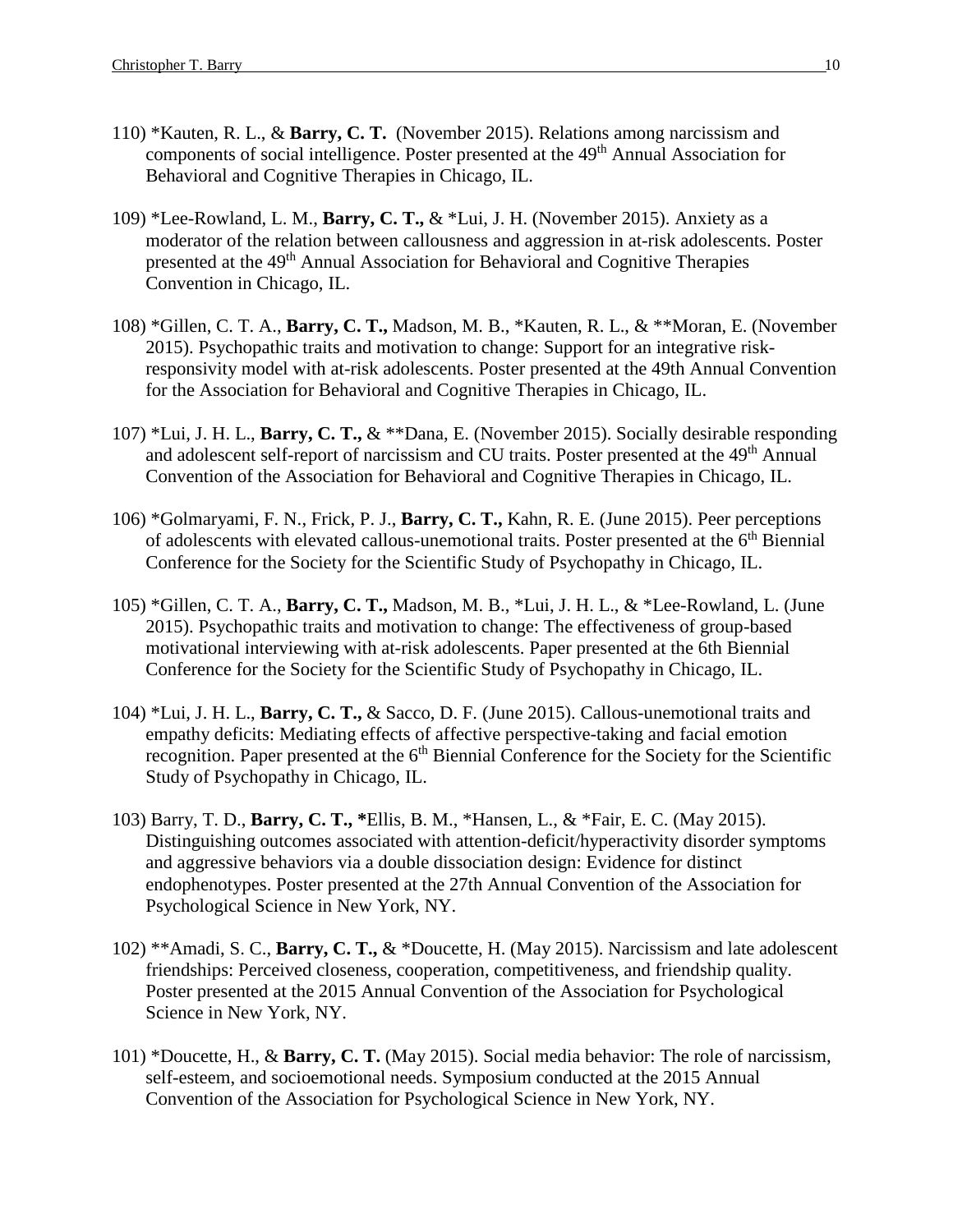- 100) \*Doucette, H., **Barry, C. T., \*\***Loflin, D. C., \*Rivera-Hudson, N. J., & \*Herrington, L. L. (May 2015). Let Me Take a Selfie': Associations between Self-Photography, Narcissism, and Self-esteem. In H. Doucette & C. T. Barry (Chairs), *Social media behavior: The role of narcissism, self-esteem, and socioemotional needs*. Symposium conducted at the 2015 Annual Convention of the Association for Psychological Science in New York, NY.
- 99) \*Gillen, C., & **Barry, C.** (March 2015). The role of anxiety and substance use motives in understanding alcohol and marijuana use in youth with psychopathic traits. Poster presented at the 2015 Biennial Meeting of the Society for Research in Child Development in Philadelphia, PA.
- 98) \*Lee, L., **Barry, C. T.,** & \*Gillen, C. T. A. (March 2015). Narcissism and callousunemotional traits as predictors of adolescent aggression. Poster presented at the Annual Conference of the Southeastern Psychological Association in Hilton Head, SC.
- 97) \*Lui, J. H. L., **Barry, C. T.,** Cheung, B. Y., & Heine, S. J. (February 2015). Being friends with Narcissus: Perceptions of Facebook status updates. Poster presented at the 16<sup>th</sup> Annual Meeting of The Society for Personality and Social Psychology in Long Beach, CA.
- 96) \*Gillen, C., \*MacDougall, E., **Barry, C. T.,** & Salekin, R. T. (November 2014). Externalizing symptoms and callous-unemotional traits as predictors of treatment responsivity in adolescent offenders. Poster presented at the 48th Annual Convention for the Association for Behavioral and Cognitive Therapies in Philadelphia, PA.
- 95) \*Doucette, H., **Barry, C. T., \***Gillen, C., & \*\*Mechanic, K. (November 2014). Vulnerable narcissism as a mediator for parental inconsistent discipline and adolescent aggression. Poster presented at the 2014 Conference of the Association for Behavioral and Cognitive Therapies in Philadelphia, PA.
- 94) \*\*Amadi, S. C., **Barry, C. T.,** & \*Lui, J. H. L. (November 2014). Peer conflict as a mediator in the relation between vulnerable narcissism and anxiety in at-risk adolescent males. Poster presented at the 2014 Conference of the Association for Behavioral and Cognitive Therapies in Philadelphia, PA.
- 93) \*Rivera-Hudson, N., \*Kauten, R. L., & **Barry, C. T.** (November 2014). Coping skills and callous-unemotional traits: Can the dangerous pathway be derailed? Poster presented at the 2014 Conference of the Association for Behavioral and Cognitive Therapies in Philadelphia, PA.
- 92) \*Kauten, R. L., \*Lui, J. H. L., \*Stary, A. K., **Barry, C. T.,** & \*Malkin, M. L. (November 2014). "Purging my friends' list. Good luck making the cut": Perceptions and treatment implications of narcissism on Facebook. Poster presented at the 2014 Conference of the Association for Behavioral and Cognitive Therapies in Philadelphia, PA.
- 91) \*\*Loflin, D. C., **Barry, C. T.,** & \*Doucette, H. (November 2014). Self-compassion as a moderator in the relation between adolescent narcissism and aggression: Implications for intervention. Poster presented at the 2014 Conference of the Association for Behavioral and Cognitive Therapies in Philadelphia, PA.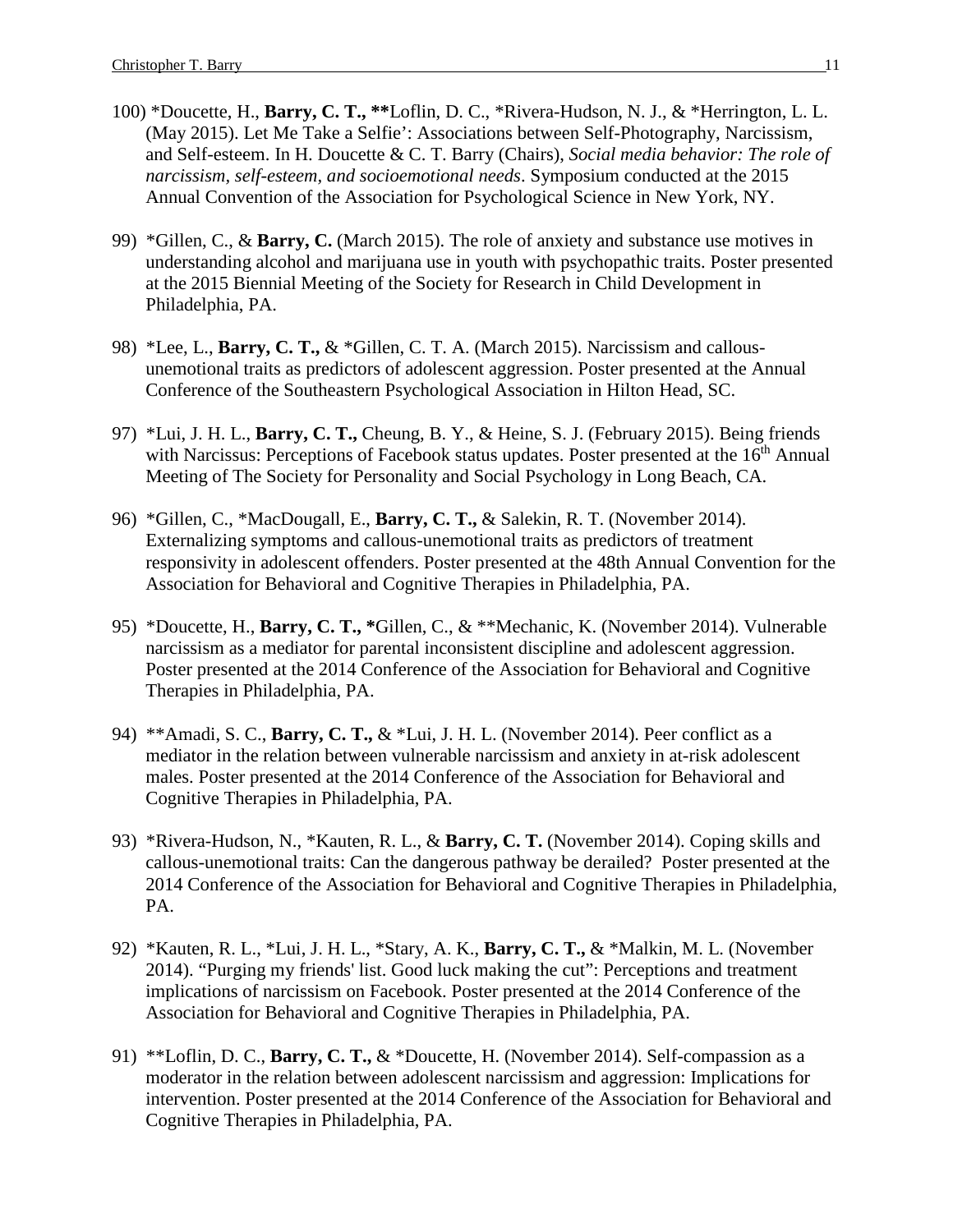- 90) \*Lui, J. H. L., & **Barry. C. T.** (May 2014). Reconsidering internalizing symptoms in youth with psychopathic traits: Evidence of moderation to predict aggression. Paper presented in C. T. A. Gillen & C. T. Barry (Chairs), *Innovations in research in adolescent psychopathy*. Symposium conducted at the 2014 Annual Convention of the Association for Psychological Science in San Francisco, CA.
- 89) \*Gillen, C. T. A., Salekin, R. T., \*MacDougall, E., & **Barry, C. T.** (May 2014). Psychopathy, aggression, and the importance of developmental maturity in adolescent offenders. Paper presented in C. T. A. Gillen & C. T. Barry (Chairs), *Innovations in research in adolescent psychopathy*. Symposium conducted at the 2014 Annual Convention of the Association for Psychological Science in San Francisco, CA.
- 88) \*Gillen, C. T. A., & **Barry, C. T.** (May 2014). Innovations in research in adolescent psychopathy. Symposium conducted at the 2014 Annual Convention of the Association for Psychological Science in San Francisco, CA.
- 87) \*Lui, J. H. L., \*Kauten, R. L., **Barry, C. T.,** & \*\*Leggett, D. (March 2014). "I care about me but not about you:" Empathy as a moderator of the relation between adolescent narcissism and aggression. Poster presented at the 2014 Biennial Meeting of the Society for Research on Adolescence in Austin, TX.
- 86) \*Rivera-Hudson, N. J., & **Barry, C. T.** (March 2014). The influence of gender and parenting practices on the relation between callous-unemotional traits and delinquency. Poster presented at the 2014 Biennial Meeting of the Society for Research on Adolescence in Austin, TX.
- 85) \*Lui, J. H. L., **Barry, C. T.,** & \*\*Loflin, D. C. (March 2014). Aggression in the face of threats: Moderating roles of self-esteem and competence. Poster presented at the 2014 Biennial Meeting of the Society for Research on Adolescence in Austin, TX.
- 84) \*Kauten, R. L., **Barry, C. T.,** & \*\*Assavedo, B. (March 2014). Adolescent narcissism and prosocial behavior as a function of peer, parent, and self perception. Poster presented at the 2014 Biennial Meeting of the Society for Research on Adolescence in Austin, TX.
- 83) \*Kauten, R. L., \*Lui, J. H., & **Barry, C. T.** (November 2013). Family discord as a moderator in the association between adolescent narcissism, CU traits, and aggression. Poster presented at the 2013 Conference of the Association for Behavioral and Cognitive Therapies in Nashville, TN.
- 82) \*Lui, J. H., \*Kauten, R. L., & **Barry, C. T.** (November 2013). Perceived peer status as a moderator between CU traits and delinquency in adolescents. Poster presented at the 2013 Conference of the Association for Behavioral and Cognitive Therapies in Nashville, TN.
- 81) \*Malkin, M. L., \*Leachman, L. L., & **Barry, C. T.** (November 2013). The influence of child abuse on risk-taking behaviors in adolescents. Poster presented at the 2013 Conference of the Association for Behavioral and Cognitive Therapies in Nashville, TN.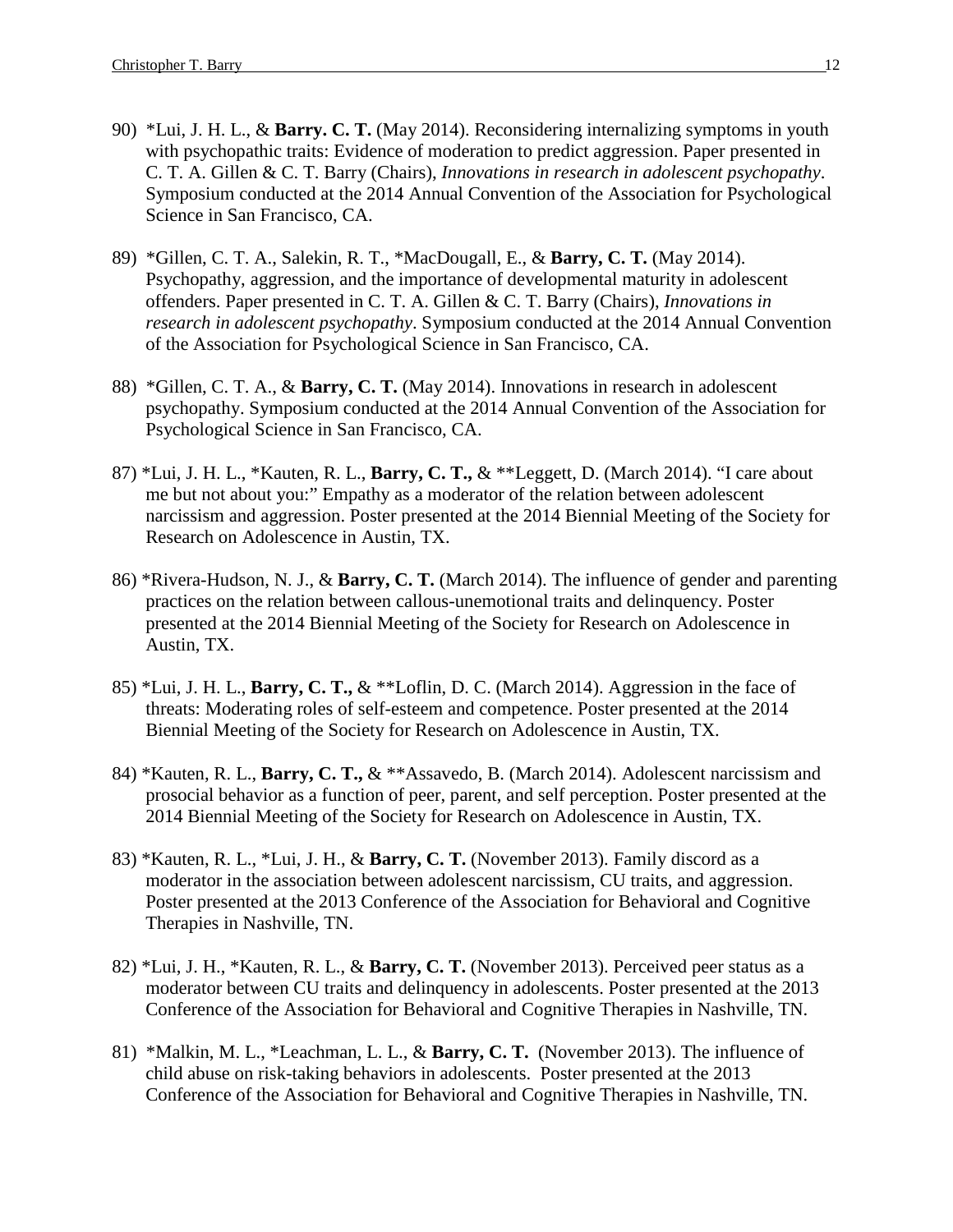- 80) \*Lui, J. H., **Barry, C. T., \***Wallace, M. T., & \*Stary, A. K. (June 2013). The 'dark triad' and adolescent use of prosocial and coercive interpersonal strategies. Poster presented at the 5th Meeting of the Society for the Scientific Study of Psychopathy in Washington, DC.
- 79) \*Lui, J., & **Barry, C. T.** (April 2013). The role of automatic thoughts in the relation between callous-unemotional traits and adolescent overt and relational aggression. Poster presented at the 2013 Biennial Meeting of the Society for Research in Child Development in Seattle, WA.
- 78) \*\*Mechanic, K., \*\*Green, M., & **Barry, C.** (March 2013). Exploring adolescent vulnerable narcissism in relation to parenting. Poster presented at the 2013 Southeastern Psychological Association Conference in Atlanta, GA.
- 77) **Barry, C. T.,** & \*Kauten, R. L. (January 2013). Adolescent narcissism and aggression: Extending the scope to grandiosity and vulnerability. In Z. Krizan (Chair), *Narcissistic Aggression Revisited*. Symposium conducted at the Annual Conference of the Society for Personality and Social Psychology in New Orleans, LA.
- 76) \*Kauten, R., **Barry, C. T. \***Malkin, M. L., & \*Rivera-Hudson, N. (November 2012). Vulnerable narcissism as a risk factor for both internalizing and externalizing behaviors in adolescents. Poster presented at the 2012 Conference of the Association for Behavioral and Cognitive Therapies in National Harbor, MD.
- 75) \*Kauten, R., **Barry, C. T.,** \*\*Mechanic, K., \*\*Howard, V., & Ly, K. (August 2012). Psychopathic traits predict varied forms of adolescent delinquency. Poster presented at the Annual Convention of the American Psychological Association in Orlando, FL.
- 74) **Barry, C. T.,** Barry, T. D., \*Leachman, L. L., & \*Rivera-Hudson, N. (March 2012). Callous-unemotional traits, narcissism, and behavioral history as predictors of discipline problems in an adolescent residential program. Poster presented at the 2012 Conference of the American Psychology-Law Association in San Juan, PR.
- 73) Barry, T. D., **Barry, C. T.,** & \*Cook, L. A. (March 2012). Relation between psychopathic characteristics and aggression/conduct problems in children: Depression as a risk factor. Poster presented at the 2012 Conference of the American Psychology-Law Society in San Juan, PR.
- 72) \*\*Howard, V., \*\*Mechanic, K., \*\*Ly, K., & **Barry, C. T.** (February 2012). Two faces of adolescent narcissism: A preliminary investigation. Poster presented at the 2012 Southeastern Psychological Association Conference in New Orleans, LA.
- 71) \*Kauten, R. & **Barry, C. T.** (February 2012). Resilience as a protective factor in the relation between adolescent narcissism. Poster presented at the 2012 Southeastern Psychological Association Conference in New Orleans, LA.
- 70) \*Malkin, M. L., **Barry, C.T.,** \*Rivera-Hudson, N., & \*Tomeny, T. (September 2011). The moderating influence of self-reported narcissistic tendencies on the relation between parent-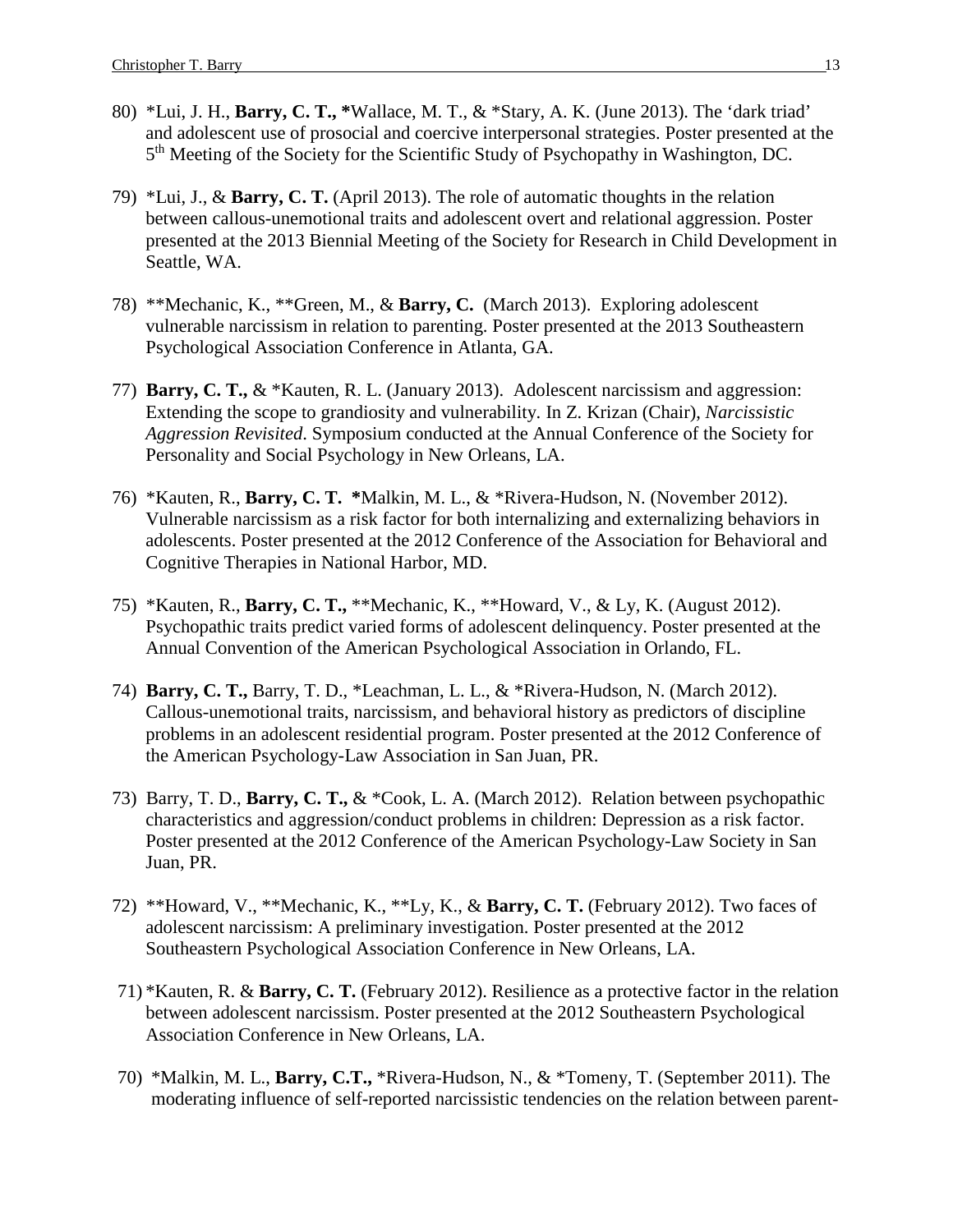reported depression and relational aggression. Poster presented at the  $62<sup>nd</sup>$  Annual Convention of the Mississippi Psychological Association in Biloxi, MS.

- 69) \*Rivera-Hudson, N. J., \*\*Golmaryami, F. N., **Barry, C. T.,** & \*Malkin, M. L. (August 2011). The influence of callous-unemotional traits and peer delinquency on overt and relational aggression. Poster presented at the  $119<sup>th</sup>$  Annual Meeting of the American Psychology Association in Washington, DC.
- 68) \*Wallace, M. T., **Barry, C. T.,** & \*\*Hillard, V. (November 2010). Examining the role of hope in the relation between social skills deficits and low self-esteem. Poster presented at the 44th Annual Conference of the Association for Behavioral and Cognitive Therapies in San Francisco, CA.
- 67) \*Wallace, M. T., & **Barry, C. T.** (August 2010). Examining LOC in the relation between self-esteem and aggression. Poster presented at the 118<sup>th</sup> Annual Meeting of the American Psychological Association in San Diego, CA.
- 66) Cwikla, J., & **Barry, C.** (July 2010). Eco-education on the Gulf of Mexico: Out-of-school program for the middle grades. Paper presented at the 2<sup>nd</sup> Annual Conference on Education, Economy, and Society in Paris, France.
- 65) Barry, T. D., \*Deming, A. M., Lochman, J. E., & **Barry, C. T.** (May 2010). Social functioning as a moderator of the stability of psychopathic traits and their relation to aggressive and conduct problems: Implications for treatment. In J. M. Liber (Chair), *Stability and Change in Psychopathic Traits in Children with Disruptive Problem Behavior and Its Implications for CBT.* Symposium conducted at the 2010 World Congress of Behavioral and Cognitive Therapies, Boston, MA.
- 64) **Barry, C.T., \***Guelker, M.D., & \*\*Carr, A.D. (May 2010). The relevance of perceptions of reward and coping strategies for cognitive-behavioral interventions for youth with psychopathy-linked personality features. In J. M. Liber (Chair), *Stability and Change in Psychopathic Traits in children with disruptive problem behavior and its implications for CBT*. Symposium conducted at The 2010 World Congress of Behavioral and Cognitive Therapies in Boston, MA.
- 63) \*Malkin, M. L., \*Tyson, K. L., **Barry, C. T.,** & \*Guelker, M. D. (May 2010). The moderating influence of self-esteem on the relation between narcissism and anxiety. Poster presented at the 22<sup>nd</sup> Annual Convention of the Association for Psychological Science in Boston, MA.
- 62) \*Wallace, M. T., **Barry, C. T.,** & \*Malkin, M. L. (May 2010). Mediation of the self-esteem aggression relation by attributional style. Poster presented at the 22<sup>nd</sup> Annual Meeting of the Association for Psychological Sciences in Boston, MA.
- 61) **Barry, C. T.,** Cwikla, J., & Zeigler-Hill, V. (April 2010). Project WetKids: Findings and plans for an out-of-school program that improves student interest in science. Paper presented at the Annual Meeting of the American Educational Research Association in Denver, CO.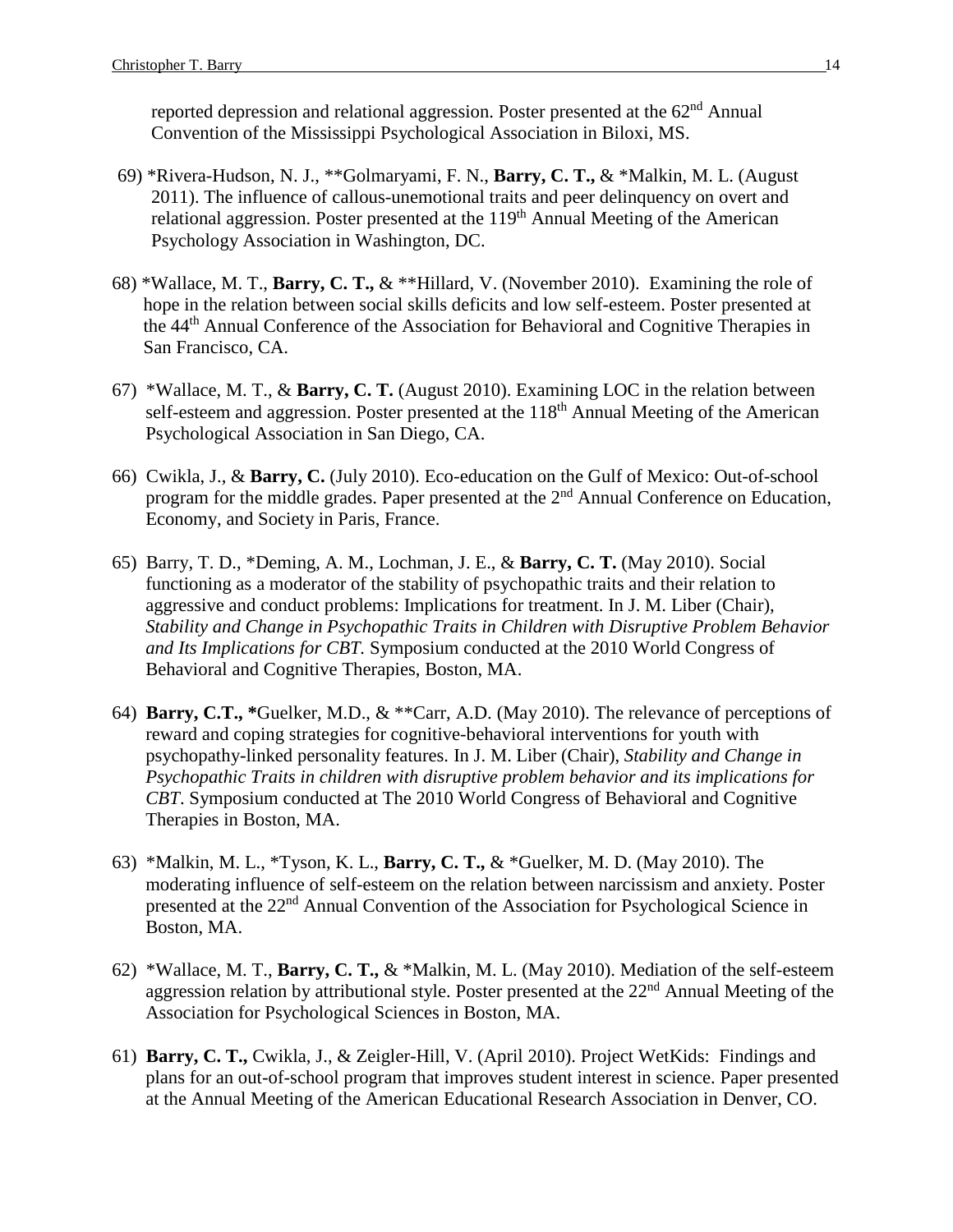- 60) **\***Wallace, M., **Barry, C. T.,** \*Pickard, J., & \*Malkin, M. L. (March 2010). Hope as a moderator in the narcissism-aggression relation. Poster presented at the 2010 Annual Meeting of the Southeastern Psychological Association in Chattanooga, TN.
- 59) **Barry, C. T.,** & \*Guelker, M. D. (November 2009). Issues in assessment and case conceptualization for youth with co-occurring anxiety and conduct problems. In N. Raishevich & T. H. Ollendick (Chairs), *Youth with Comorbid Anxiety and Conduct Problems: Epidemiology, Assessment, and Treatment*. Symposium conducted at the 43<sup>rd</sup>Annual Conference of the Association for Behavioral and Cognitive Therapies in New York, NY.
- 58) \*Guelker, M. D., & **Barry C. T.** (November 2009). Perceptions of reward and punishment for adolescents with psychopathy-linked characteristics. Poster presented at the 43rd Annual Conference of the Association for Behavioral and Cognitive Therapies in New York, NY.
- 57) \*Wallace, M. T., \*Pickard, J., & **Barry, C. T.** (November 2009). The predictors of change for at-risk youths in a military-style residential intervention program. Poster presented at the 43rd Annual Convention of the Association of Behavioral and Cognitive Therapies in New York, NY.
- 56) \*Pickard, J. D., \*Wallace, M. T., & **Barry, C. T.** (November 2009). The influence of ethnic identity on narcissism in youth. Poster presented at the 43rd Annual Convention of the Association of Behavioral and Cognitive Therapies in New York, NY.
- 55) \*Ansel, L. L., \*Wallace, M. T., **Barry, C. T., \*\***Carr, A., & \*\*Miranov, V. N. (August 2009). Irresponsibility as a unique predictor for problem behaviors in adolescents. Poster presented at the 117<sup>th</sup> Annual Meeting of the American Psychological Association, Toronto, Ontario.
- 54) \*Wallace, M. T., \*Pickard, J., & **Barry, C. T.** (July 2009). The influence of ethnic group membership and perceived family problems on delinquency in youths. Poster presented at the 41st Annual International Convention of the Association of Black Psychologists in Atlanta, Georgia.
- 53) Cwikla, J. C., Davis, A., & **Barry, C.** (April 2009). Project Wetkids: Community partners champion interdisciplinary out-of-school learning. Paper presented at the Annual Meeting of the American Educational Research Association, San Diego, CA.
- 52) \*Ansel, L. L. & **Barry, C. T.** (April 2009). A distinction between not feeling and not caring about others' feelings: Implications for conceptualizing youth psychopathy. Poster presented at the 3rd Biannual Conference of the Society for the Scientific Study of Psychopathy, New Orleans, LA.
- 51) \*Guelker, M. D., \*Malkin, M. L., \*Pickard, J. D., & **Barry, C. T.** (April 2009). BASC-2 moderators of the relation between callous-unemotional traits and aggression in youths. Poster presented at the 3<sup>rd</sup> Biannual Conference of the Society for the Scientific Study of Psychopathy, New Orleans, LA.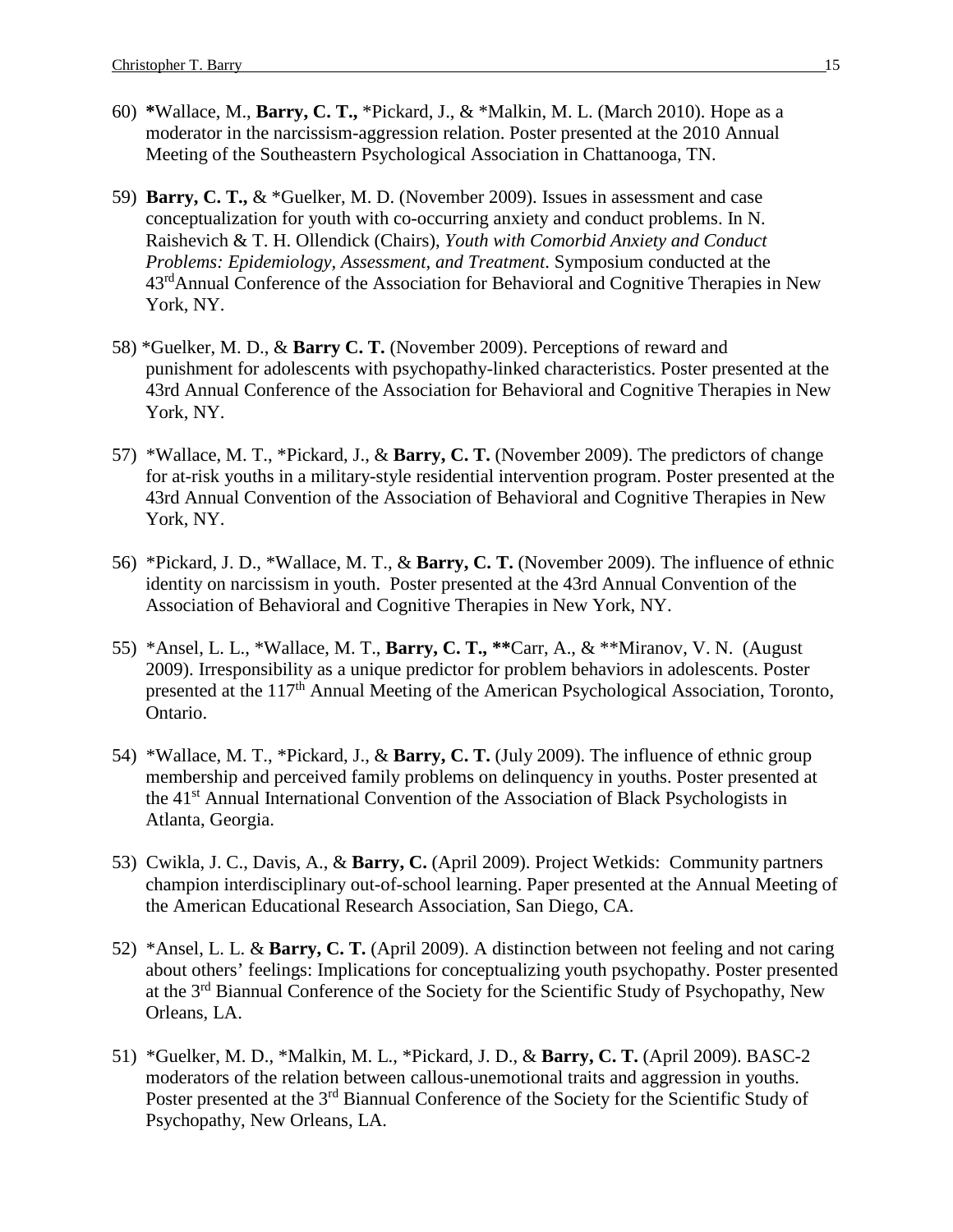- 50) \*Pickard, J. D., \*Guelker, M. D., \*Malkin, M. L., & **Barry, C. T.** (April 2009). The influence of parental warmth on the relation between callous-unemotional traits and aggression in youths. Poster presented at the 3<sup>rd</sup> Biannual Conference of the Society for the Scientific Study of Psychopathy, New Orleans, LA.
- 49) \*Ansel, L., **Barry, C.**, & \*Wallace, M. T. (April 2009). The relation of self-report measures of psychopathy-linked characteristics to problem behaviors in at-risk adolescents. In E.P. Shulman (chair), *Psychopathic Traits in Youth: Assessment, Validity and New Conceptualizations*. Symposium conducted at the 2009 Biennial Meeting of the Society for Research in Child Development, Denver, CO.
- 48) **Barry, C. T.** (April 2009). A summary of initial work on the assessment and relevance of youth narcissism. In S. Thomaes (Chair), *Mirror, mirror on the Wall, Who's the Most Aggressive of Them All: On Maladaptive Favorable Self-Regard and Youth Aggression*. Pecha Kucha Group Session conducted at the 2009 Biennial Meeting of the Society for Research in Child Development, Denver, CO.
- 47) **Barry, C.T.,** & \*\*Golmaryami, F. N. (April 2009). Dysfunctional peer relationships: Contributing factor or artifact in the conduct problems associated with adolescent narcissism? In D. A. Drabick & T. P. Beauchaine (Chairs), *A Developmental Psychopathology Perspective on the Roles of Prefrontal and Peer Processes in Externalizing Behaviors*. Symposium conducted at the 2009 Biennial Meeting of the Society for Research in Child Development, Denver, CO.
- 46) \*Wallace, M. T., \*Ansel, L. L., **Barry, C. T.,** & \*\*Bales, B. L. (April 2009). The roles of callousness and unemotionality in adolescent antisocial behaviors. Poster presented at the 2009 Biennial Meeting of the Society for Research in Child Development, Denver, CO.
- 45) \*Malkin, M. L., \*Guelker, M. D., **Barry, C. T.,** & Crawford, S. (February 2009). Correlates of two measures of adolescent narcissism. Poster to be presented at the 2009 Southeastern Psychological Association Conference in New Orleans, LA.
- 44) \*Guelker, M. D., \*Ansel, L. L., **Barry, C. T., \*\***Bomar, E. E., \*\*McDougald, L. A., & \*\*Carr, A. (August 2008). Mediational role of delinquent peer affiliations in understanding adolescent delinquency. Poster presented at the  $116<sup>th</sup>$  Annual Meeting of the American Psychological Association in Boston, MA.
- 43) \*Wallace, M. T., \*Domnanovich, K. A., **Barry, C. T., \*\***Golmaryami, F. N., & \*\*Bates, B. N. (August 2008). Self-perception variables as predictors of adolescent aggression. Poster presented at the 116<sup>th</sup> Annual Meeting of the American Psychological Association in Boston, MA.
- 42) Davis, A., Cwikla, J., & **Barry, C.** (July 2008). Project Wetkids: An interdisciplinary investigation of integrated science and cultural arts learning along the Mississippi Gulf Coast. Paper presented at the  $3<sup>rd</sup>$  International Conference on Interdisciplinary Social Sciences in Prato, Italy.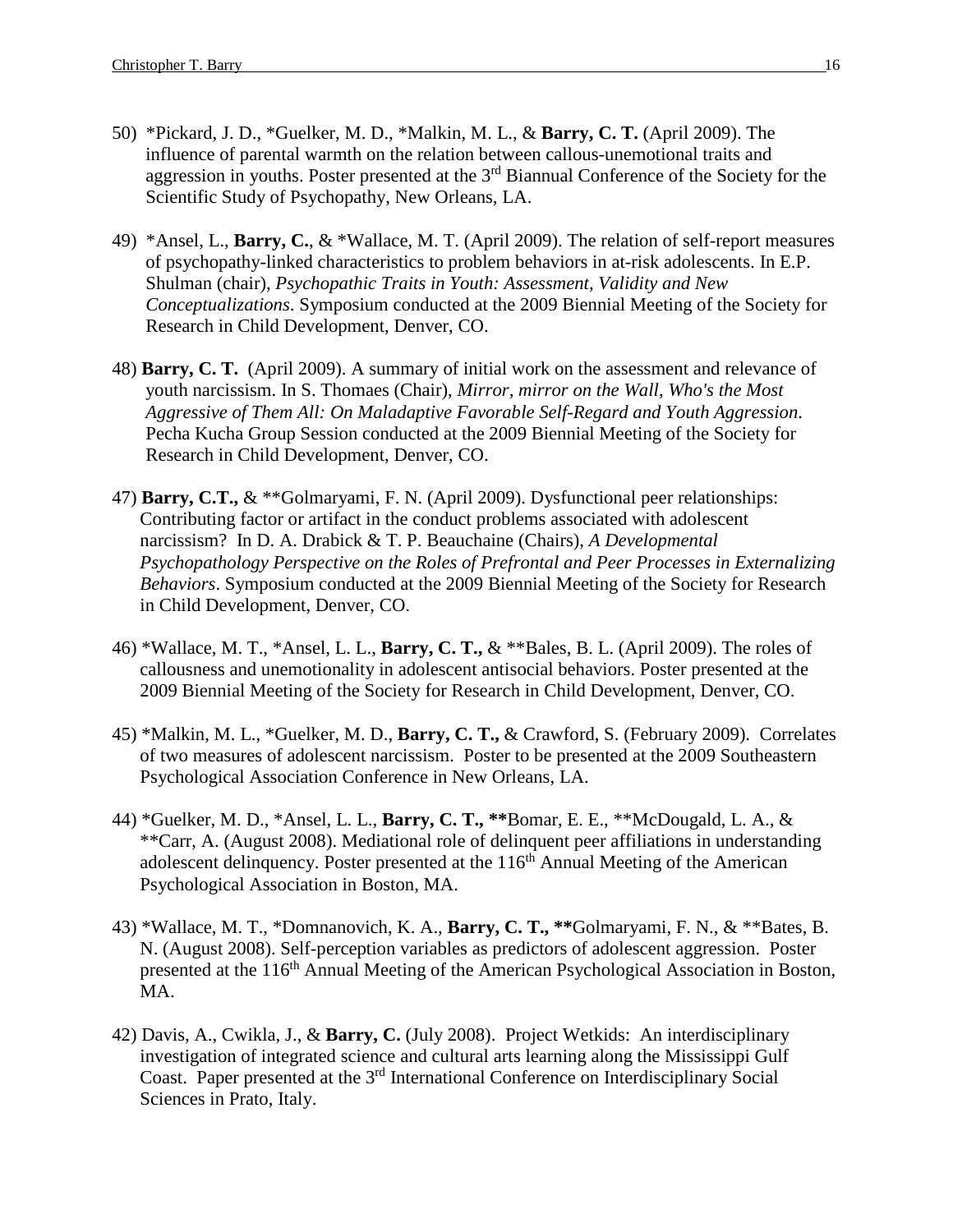- 41) **Barry, C. T., \***Domnanovich, K. A., & \*Ansel, L. L. (July 2008). 'It's not exploitative if they deserve it:' Initial findings on the relation between narcissism and problem behaviors in at-risk adolescents. In S. Thomaes (Chair), *Developmental Perspectives on the Link between*  Self-views and Aggression. Symposium conducted at the 18<sup>th</sup> World Meeting of the International Society for Research on Aggression in Budapest, Hungary.
- 40) **Barry, C. T., \***Guelker, M. D., & \*Wallace, M. T. (July 2008). Differentiating the callousness from the unemotionality in callous-unemotional traits among at-risk adolescents. In M. Cima (Chair), *Emotional processing and different types of aggression as risk factors for criminal (psychopathic) behaviour in children and adolescents*. Symposium conducted at the 18<sup>th</sup> Conference of the European Association of Psychology and Law in Maastricht, Netherlands.
- 39) \*Grafeman, S. J., **Barry, C. T.,** Zeigler-Hill, V., & \*\*Clinton, N. (February 2008). Relation of implicit and explicit self-esteem to narcissism and conduct problems in children. Poster presented at the 9<sup>th</sup> Annual SPSP Conference in Albuquerque, NM.
- 38) \*Pickard, J. D., **Barry, C. T., \*\***James, B. & \*\*Liebenhaut, E. (November 2007). Ethnic differences in narcissism in at-risk youths. Poster presented at the 41<sup>st</sup>Annual Conference of the Association for Behavioral and Cognitive Therapies in Philadelphia, PA.
- 37) **Barry, C. T.** & \*Grafeman, S. J. (Chairs). (September 2007). Effectiveness of a militarystyle residential intervention program for at-risk youths. Panel Discussion conducted at the 2007 Annual Meeting of the Mississippi Psychological Association, Biloxi, MS.
- 36) **Barry, C. T.** (June 2007). Emotional and behavioral correlates of psychopathy-linked narcissism in at-risk adolescents. In M. Cima (Chair), *Emotional processing and psychopathic traits in adults and children.* Symposium conducted at the 30<sup>th</sup> International Congress on Law and Mental Health, Padua, Italy.
- 35) \*Adler, K. K., \*Grafeman, S. J., & **Barry, C. T.** (March 2007). Emotional, behavioral, and social correlates of narcissism. Poster presented at the 2007 Biennial Meeting of the Society for Research in Child Development, Boston, MA.
- 34) **Barry, C. T., \***Grafeman, S. J., & \*Pickard, J.D. (March 2007). Psychopathy-linked narcissism and externalizing problems in at-risk adolescents. In K. K. Stellwagen & P. K. Kerig (Chairs), *Conduct Problems in Childhood: Relation to Narcissism, Psychopathy, and Machiavellianism*. Symposium conducted at the 2007 Biennial Meeting of the Society for Research in Child Development, Boston, MA.
- 33) Barry, T. D., \*Thompson, A., **Barry, C. T.,** Lochman, J. E., \*Adler, K., & \*Hill, K. (March 2007). The importance of narcissism in predicting proactive and reactive aggression in moderately to highly aggressive children. In K. K. Stellwagen & P. K. Kerig (Chairs), *Conduct Problems in Childhood: Relation to Narcissism, Psychopathy, and Machiavellianism*. Symposium conducted at the 2007 Biennial Meeting of the Society for Research in Child Development, Boston, MA.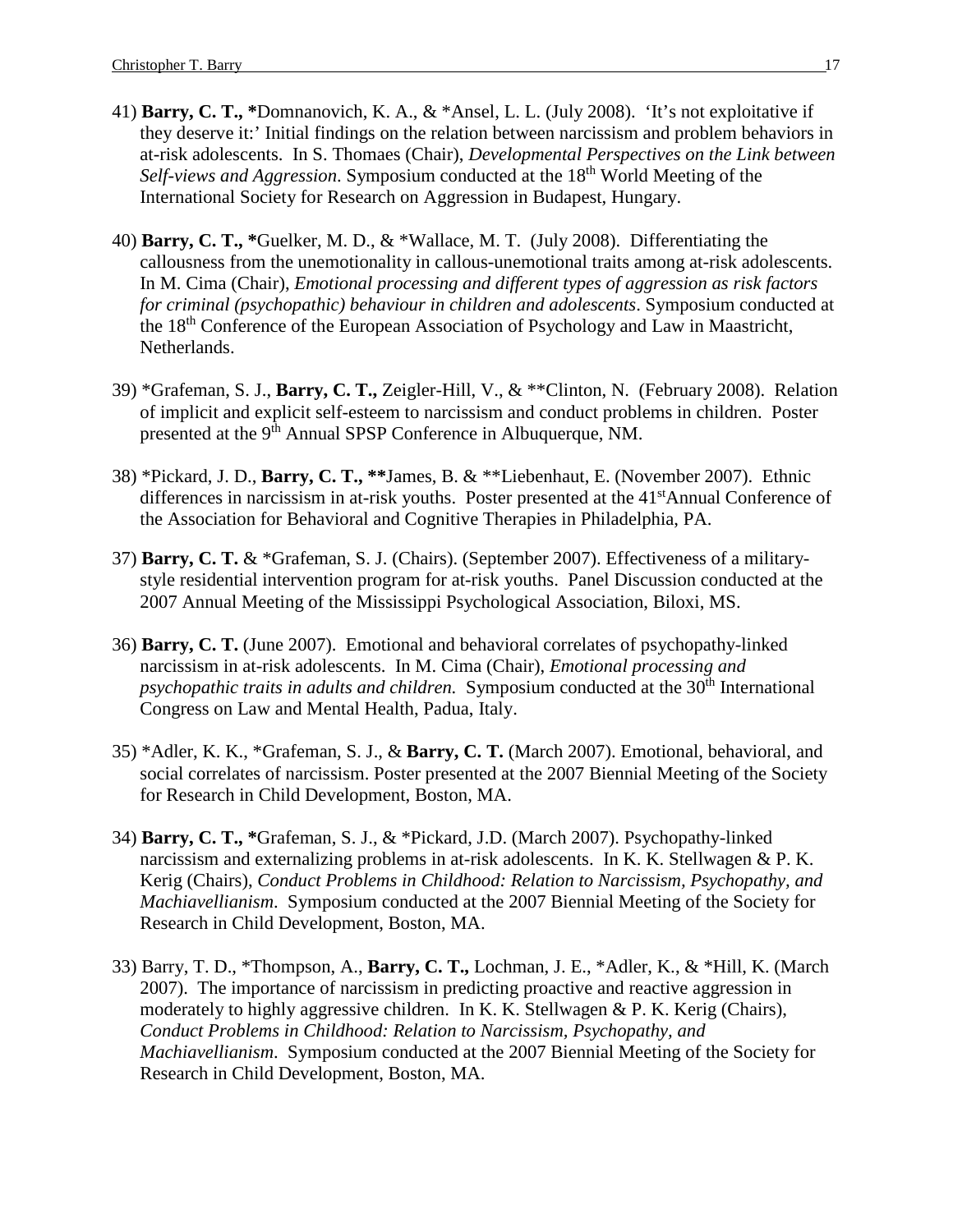- 32) \*Deming, A. M., Barry, T. D., **Barry, C. T.,** Lochman, J. E. (March 2007). Stability of psychopathic traits in childhood: The effect of peer relations. Poster presented at the 2007 Biennial Meeting of the Society for Research in Child Development, Boston, MA.
- 31) \*Ansel, L. L., \*Pickard, J. D., & **Barry, C. T.** (February 2007). Influence of extended family factors for predicting juvenile delinquency. Poster presented at the 2007 Southeastern Psychological Association Conference in New Orleans, LA.
- 30) **Barry, C. T.** (2007, February). Discussant, *Child behavior problems: New avenues of exploration.* Symposium conducted at the 2007 Southeastern Psychological Association Conference in New Orleans, LA.
- 29) \*\*Crisler, J. G., **Barry, C. T.,** & \*\*James, B. (February 2007). Behavioral and contextual correlates of invulnerability in at-risk adolescents. Poster presented at the 2007 Southeastern Psychological Association Conference in New Orleans, LA.
- 28) Marsee, M.A., **Barry, C.T.,** Frick, P.J., Kimonis, E. R., Munoz, L. C., & Aucoin, K. J. (February 2007). Factor structure of the Peer Conflict Scale in at-risk youth. Paper presented at the 2007 Southeastern Psychological Association Conference in New Orleans, LA.
- 27) \*Grafeman, S. J. & **Barry, C. T.** (January 2007). Principal components analysis of the Narcissistic Personality Inventory for Children. Poster presented at the 8th annual SPSP conference in Memphis, Tennessee.
- 26) \*Harrison, H., **Barry, C.T., \*\***Napier, S., & \*\*Helms, E. (November 2006). The influence of choice in the writing paradigm. Poster presented at the 40<sup>th</sup> Annual Conference of the Association for Behavioral and Cognitive Therapies in Chicago, IL.
- 25) \*Pickard, J. D., \*Pinard, F., **Barry, C. T.,** & \*Grafeman, S. J. (November 2006). Moderation effects on impulsivity and aggression in an at-risk sample of adolescents. Poster presented at the 40<sup>th</sup> Annual Conference of the Association for Behavioral and Cognitive Therapies in Chicago, IL.
- 24) \*Pinard, F., Barry, T. D., & **Barry, C. T.** (November 2006). Behavioral, emotional, and contextual predictors of Attention-Deficit/Hyperactivity Disorder. Poster to be presented at the 40<sup>th</sup> Annual Conference of the Association for Behavioral and Cognitive Therapies in Chicago, IL.
- 23) \*Adler, K. K., **Barry, C. T., \***Grafeman, S. J., & \*\*Stevens, M. L. (August 2006). The relation of psychopathy dimensions to subtypes of delinquency. Poster presented at the 114<sup>th</sup> Annual Meeting of the American Psychological Association in New Orleans, LA.
- 22) \*Grafeman, S. J., \*Adler, K. K., **Barry, C. T., \***Pickard, J. D., & \*\*Chustz, L. D. (August 2006). Relation of adolescent report of family dysfunction to psychological functioning. Poster presented at the 114<sup>th</sup> Annual Meeting of the American Psychological Association in New Orleans, LA.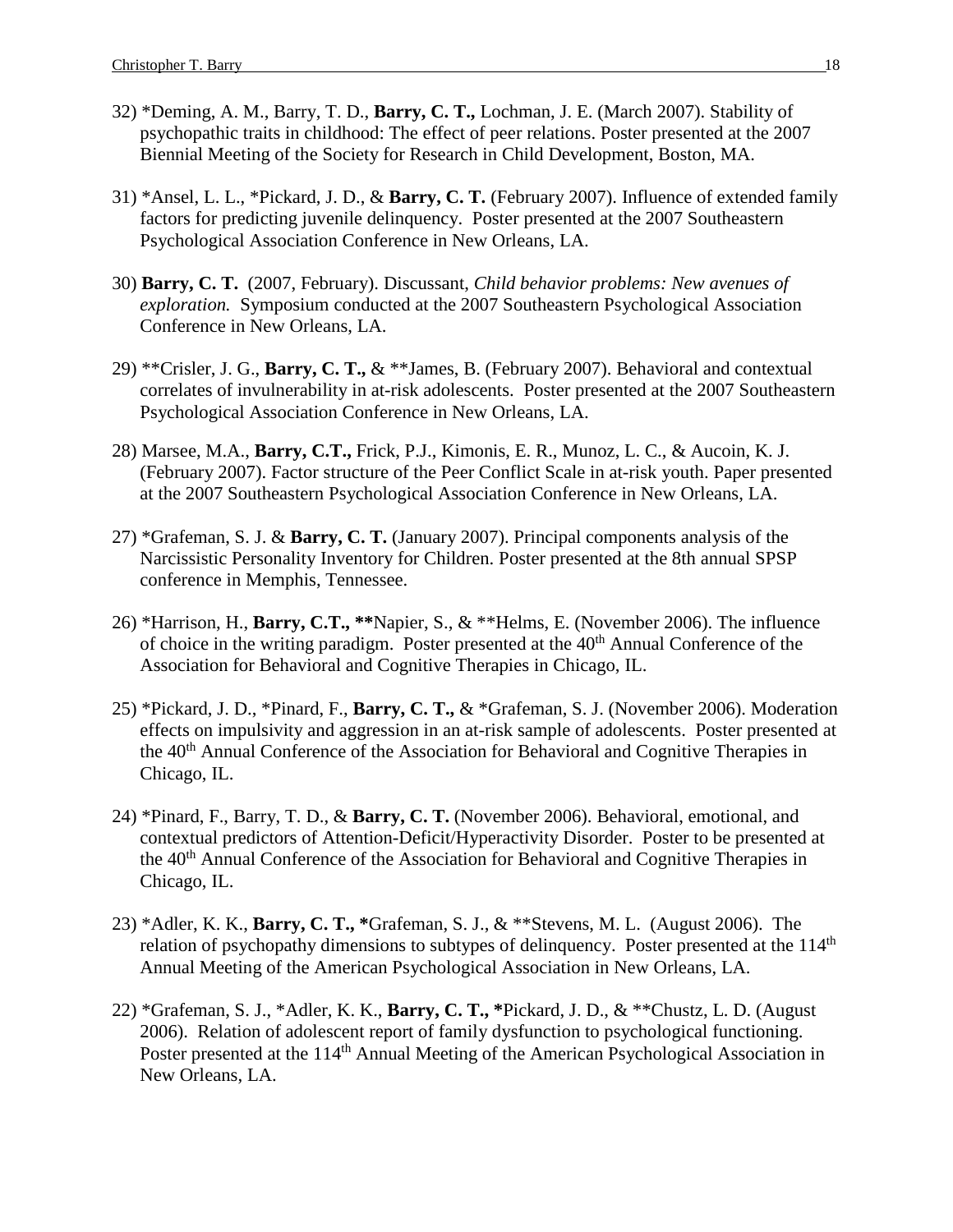- 21) \*Grafeman, S. J., \*\*Holman, A., **Barry, C. T.,** & \*Chustz, L. (August 2006). Psychological Improvements in Adolescents Participating in a Military-Style Intervention Program. Poster presented at the 114th Annual Meeting of the American Psychological Association in New Orleans, LA.
- 20) \*Adler, K. K., **Barry, C.T.**, & Lochman, J. E. (April 2006). Investigating potential personality and contextual protective factors against severe conduct problems among children with callous-unemotional traits. Paper presented at the biennial Conference on Human Development in Louisville, KY.
- 19) \*Adler, K. K**., Barry, C. T.**, & \*Grafeman, S. J. (March 2006). Social, emotional, and behavioral correlates of self-reported dimensions of psychopathy in adolescents. Poster presented at the 2006 SRA Biennial Meeting in San Francisco, California.
- 18) **Barry, C. T.**, \*Adler., K. K., & \*Grafeman, S. J. (March 2006). The relation of narcissism and self-esteem to delinquency by type of offense. Poster presented at the 2006 SRA Biennial Meeting in San Francisco, California.
- 17) **Barry, C. T., \***Grafeman, S. J., & \*Adler, K. K. (2006, March). Toward a trait-based conceptualization of narcissism in youth. In D. J. Flannery (Chair), *Adolescent Narcissism: Risk, Adaptation, and Assessment*. Symposium conducted at the 2006 SRA Biennial Meeting in San Francisco, CA.
- 16) \*Pritchard-Boone, A. L., \*Konishi, Y. C., **Barry, C. T.,** & \*\*Stevens, M. L. (March 2006). Attributional Style, Self-Esteem, and Adaptive Narcissism as Predictors of Hope in At-Risk Adolescents. Poster presented at the 2006 SRA Biennial Meeting in San Francisco, CA.
- 15) \*Grafeman, S. J., **Barry, C. T., \***Adler, K. K., & \*\*Helms, E. (January 2006). Correspondence between the narcissistic personality inventory for children and the NPI in adolescents. Poster presented at the Annual Conference of the Society of Personality and Social Psychology, Palm Springs, CA.
- 14) **Barry, C. T., \***Grafeman, S. J., Frick, P. J., & \*Adler, K. K. (November 2005). Delinquency and conduct problems as predicted by positive and negative parenting practices. Poster presented at the 39<sup>th</sup> Annual Convention of the Association of Behavioral and Cognitive Therapies, Washington, DC.
- 13) \*Adler, K. K., **Barry, C. T.,** Frick, P. J., & \*Grafeman, S. J. (August 2005). The predictive utility of maladaptive narcissism for later adolescent delinquency. Poster presented at the 113th Annual Meeting of the American Psychological Association in Washington, DC.
- 12) \*Grafeman, S. J., **Barry, C. T.,** Frick, P. J., & \*Adler, K. K. (August 2005). Maladaptive and adaptive narcissism, parenting practices, and behavioral outcomes. Poster presented at the 113th Annual Meeting of the American Psychological Association in Washington, DC.
- 11) Barry, T. D., \*Thompson, A., **Barry, C. T.,** Lochman, J. E., \*Adler, K., & \*Hill, K. (April 2005). High narcissism and low self-esteem and the development of conduct problems and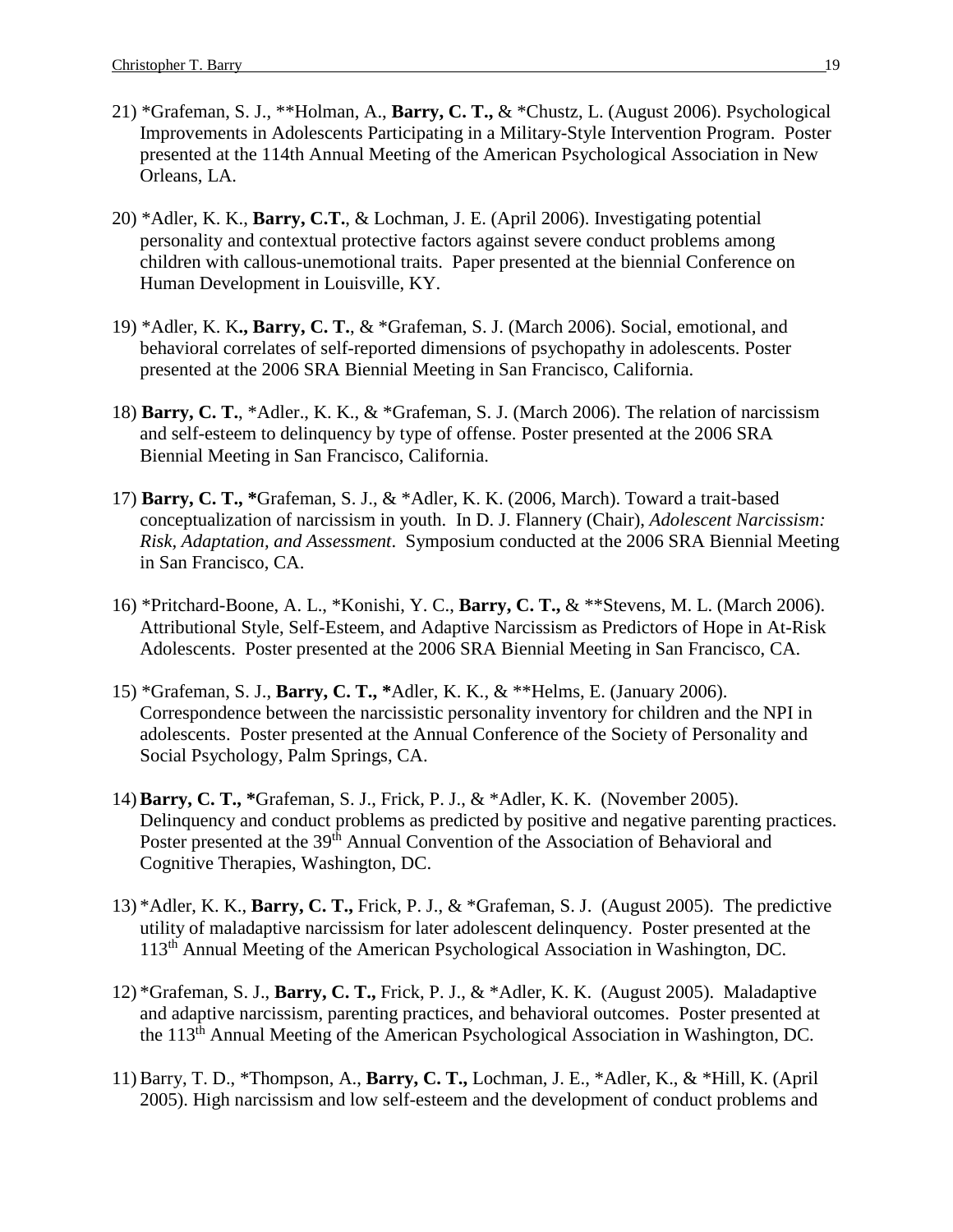aggression. Poster presented at the 2005 Biennial Meeting of the Society for Research in Child Development, Atlanta, GA.

- 10) Barry, T. D., **Barry, C. T.**, \*Garland, B. H., & Lyman, R. D. (November 2004). Behavioral and emotional correlates of ADHD in children. Poster presented at the 38th Annual Convention of the Association for the Advancement of Behavior Therapy, New Orleans, LA.
- 9) Spruill, J., **Barry, C.,** Boccaccini, M., & Jackson, M. (August 2004). Psychotherapy and Assessment Training: How much does it cost? Paper presented at the  $112<sup>th</sup>$  Annual Meeting of the American Psychological Association in Honolulu, HI.
- 8) **Barry, C. T.**, Chaplin, W. F., & \*\*Turner, J. L. (November 2003). The potential influences of self-esteem, narcissism, feedback valence, and evaluative standard in the treatment of aggression after negative feedback. Poster presented at the 37<sup>th</sup> Annual Meeting of the Association for the Advancement of Behavior Therapy in Boston, MA.
- 7) Barry, T. D., \*\*Pritchett, S. L., **Barry, C. T.**, & Lochman, J. E. (November 2002). The negative impact of ADHD symptomatology on academic functioning: Can behavioral interventions lead to better performance in school? Poster presented at the  $36<sup>th</sup>$  Annual Meeting of the Association for the Advancement of Behavior Therapy in Reno, NV.
- 6) **Barry, C. T.**, Frick, P. J., Bodin, S. D., Dane, H. E., & Campbell, N. R. (August 2001). Investigating potential protective factors among children with callous-unemotional traits. Poster presented at the 109<sup>th</sup> Annual Meeting of the American Psychological Association in San Francisco, California.
- 5) Dane, H. E., Frick, P. J., Bodin, S. D., & **Barry, C. T.** (August 2001). Parenting and the relation between locus of control and conduct problems. Poster presented at the 109th Annual Meeting of the American Psychological Association in San Francisco, California.
- 4) Bodin, S. D., Frick, P. J., Dane, H. E., **Barry, C. T.**, \*\*Mendelson, A., & Roberts, M. (April 2001). Parenting, ethnicity, and temperament as moderators of the association between corporal punishment and child adjustment. Poster presented at the Biennial Meeting of the Society for Research in Child Development in Minneapolis, Minnesota.
- 3) Frick, P. J., Cornell, A., Bodin, S. D., Dane, H. E., **Barry, C. T.**, & Loney, B. R. (April 2001). Emotional reactivity and developmental pathways to childhood-onset conduct problems. Symposium presented at the Biennial Meeting of the Society for Research in Child Development in Minneapolis, Minnesota.
- 2) **Barry, C. T.**, Gustafson, S. B., & DeShazo, T. M., (August 1999). Evidence for the validity of the psychopathy screening device. Poster presented at the 107th Annual Meeting of the American Psychological Association in Boston, Massachusetts.
- 1) McCoy, M. G., DeShazo, T., Frick, P. J., & **Barry, C. T.** (March 1998). Cognitive processing style and attention-deficit/hyperactivity disorder. Poster presented at the 44th Annual Meeting of the Southeastern Psychological Association in Mobile, Alabama.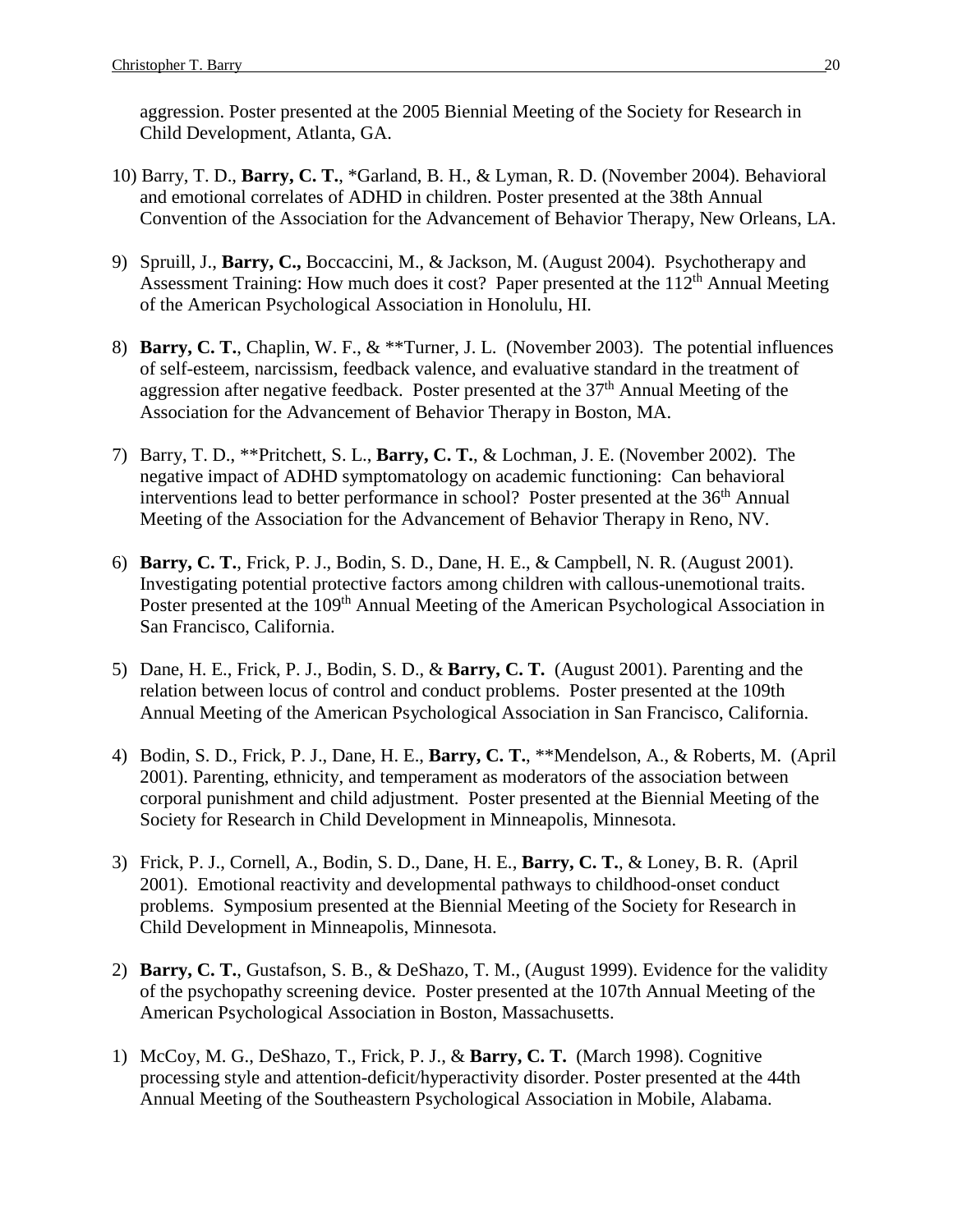# **EDITORIAL EXPERIENCE**

| <b>Assistant Editor</b> | Journal of Adolescence, 2014-present                                                                                           |
|-------------------------|--------------------------------------------------------------------------------------------------------------------------------|
| <b>Editorial Board</b>  | Journal of Research in Personality, 2011-present                                                                               |
|                         | Journal of Clinical Child and Adolescent Psychology, 2009-2011                                                                 |
| Ad Hoc Reviewer         | Aggressive Behavior, 2007-2009, 2011, 2013                                                                                     |
|                         | Assessment, 2005-2008, 2010, 2012-2014                                                                                         |
|                         | Behavior Sciences & The Law, 2011                                                                                              |
|                         | British Journal of Developmental Psychology, 2005-2006                                                                         |
|                         | Canadian Journal of Behavioral Science, 2011                                                                                   |
|                         | Child and Adolescent Psychiatry and Mental Health, 2007-2008, 2013                                                             |
|                         | Child Development, 2014                                                                                                        |
|                         | Child Development Perspectives, 2012                                                                                           |
|                         | Child Psychiatry and Human Development, 2011-2012, 2015                                                                        |
|                         | Clinical Psychology Review, 2012-2013                                                                                          |
|                         | Computers in Human Behavior, 2015                                                                                              |
|                         | Counselling Psychology Quarterly, 2015                                                                                         |
|                         | Death Studies, 2006                                                                                                            |
|                         | Developmental Psychology, 2010, 2014                                                                                           |
|                         | Developmental Science, 2016                                                                                                    |
|                         | <b>Educational Psychology</b> , 2012                                                                                           |
|                         | Emerging Adulthood, 2012                                                                                                       |
|                         | European Journal of Psychological Assessment, 2008, 2012                                                                       |
|                         | Group Dynamics: Theory, Research, and Practice, 2015                                                                           |
|                         | Infant Mental Health Journal, 2011-2012                                                                                        |
|                         | <b>International Journal of Behavioral Development, 2011</b>                                                                   |
|                         | International Journal of Forensic Mental Health, 2012                                                                          |
|                         | International Journal of Interdisciplinary Social Sciences, 2008                                                               |
|                         | John Wiley and Sons, Inc., 2006-2007                                                                                           |
|                         | Journal of Abnormal Child Psychology, 2003-2011, 2013-2014, 2016                                                               |
|                         | Journal of Abnormal Psychology, 2005, 2011                                                                                     |
|                         | Journal of Adolescence, 2013, 2016                                                                                             |
|                         | Journal of Applied Developmental Psychology, 2012                                                                              |
|                         | Journal of Attention Disorders, 2013<br>Journal of Child and Family Studies, 2013-2014                                         |
|                         |                                                                                                                                |
|                         | Journal of Child Psychology and Psychiatry, 2007-2008<br>Journal of Clinical Child and Adolescent Psychology, 2004-2008, 2012- |
|                         | 2015                                                                                                                           |
|                         | Journal of Clinical Psychology, 2006-2010                                                                                      |
|                         | Journal of Consulting and Clinical Psychology, 2008                                                                            |
|                         | Journal of Early Adolescence, 2015                                                                                             |
|                         | Journal of Experimental Child Psychology, 2012                                                                                 |
|                         | Journal of Family Psychology, 2009                                                                                             |
|                         | Journal of Forensic Psychology Practice, 2009                                                                                  |
|                         | Journal of Personality, 2006-2016                                                                                              |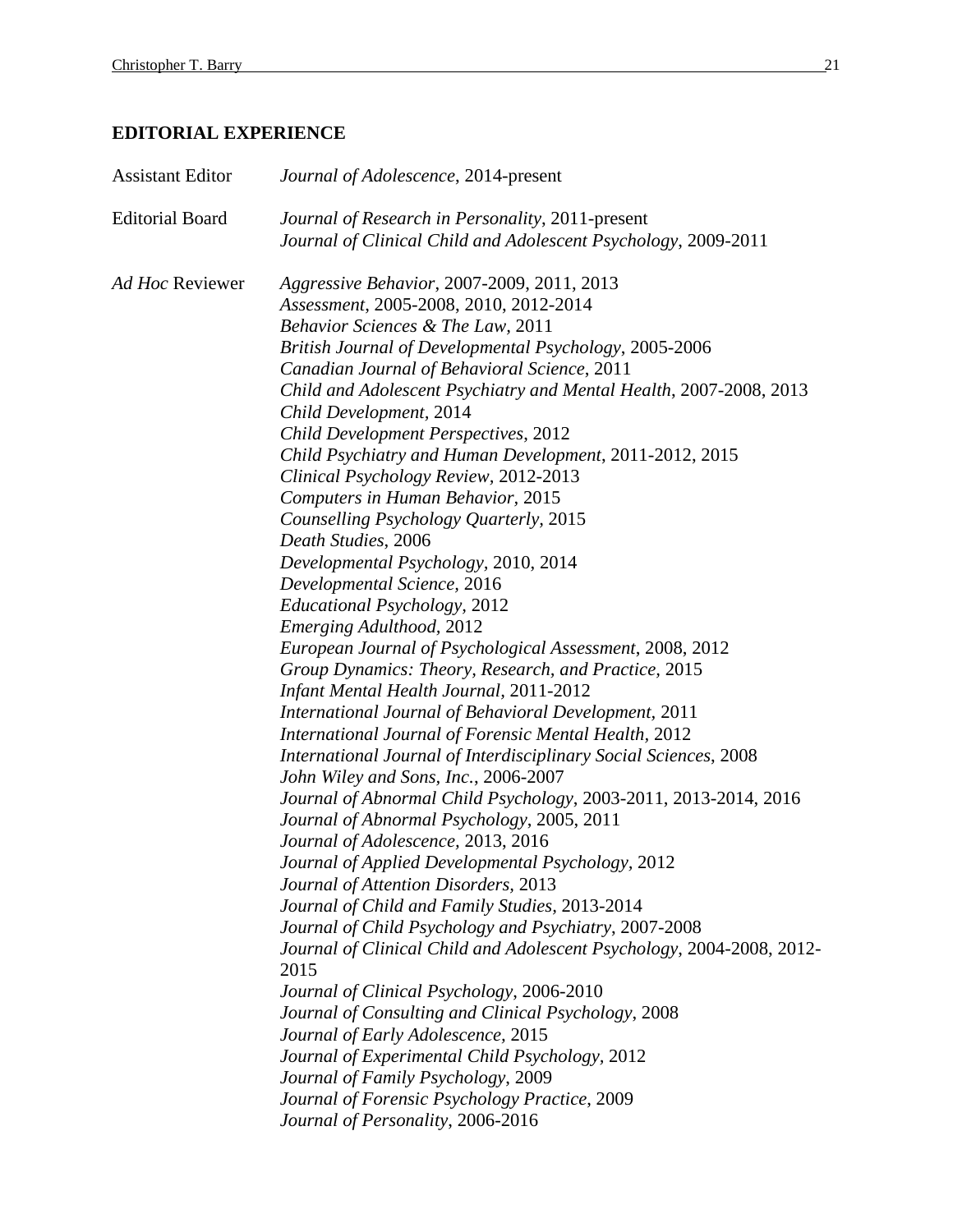*Journal of Personality Assessment*, 2007-2008, 2012, 2015-2016 *Journal of Personality Disorders,* 2013-2014 *Journal of Personality and Social Psychology*, 2015 *Journal of Psychopathology and Behavioral Assessment*, 2010-2015 *Journal of Research on Adolescence*, 2008, 2011 *Journal of Research in Personality*, 2009-2010 *Journal of Social and Clinical Psychology*, 2006 *Journal of Youth and Adolescence,* 2013 *Law and Human Behavior*, 2012 *Mindfulness,* 2016 *Oxford University Press,* 2005 *Psychological Assessment,* 2012-2014, 2016 *Psychology and Psychotherapy: Theory, Research, and Practice*, 2007 *Personality and Individual Differences*, 2006-2007, 2009-2013, 2016 *Sage Publications,* 2007 *Self and Identity,* 2011, 2013, 2015 *Social Development,* 2008-2012, 2015 *Youth Violence and Juvenile Justice,* 2010

# **TEACHING EXPERIENCE**

Undergraduate Courses:

*Washington State University*

PSYCH 464: Behavior Disorders of Children and Adolescents

*The University of Southern Mississippi*

PSY 275: Developmental Psychology

PSY 372: Adolescent Psychology

*The University of Alabama*

PY 101: Introduction to Psychology

Graduate Courses:

*Washington State University*

PSYCH 543: Clinical Child Psychology

PSYCH 545: Psychology Clinic Assessment and Therapy Practicum

*The University of Southern Mississippi*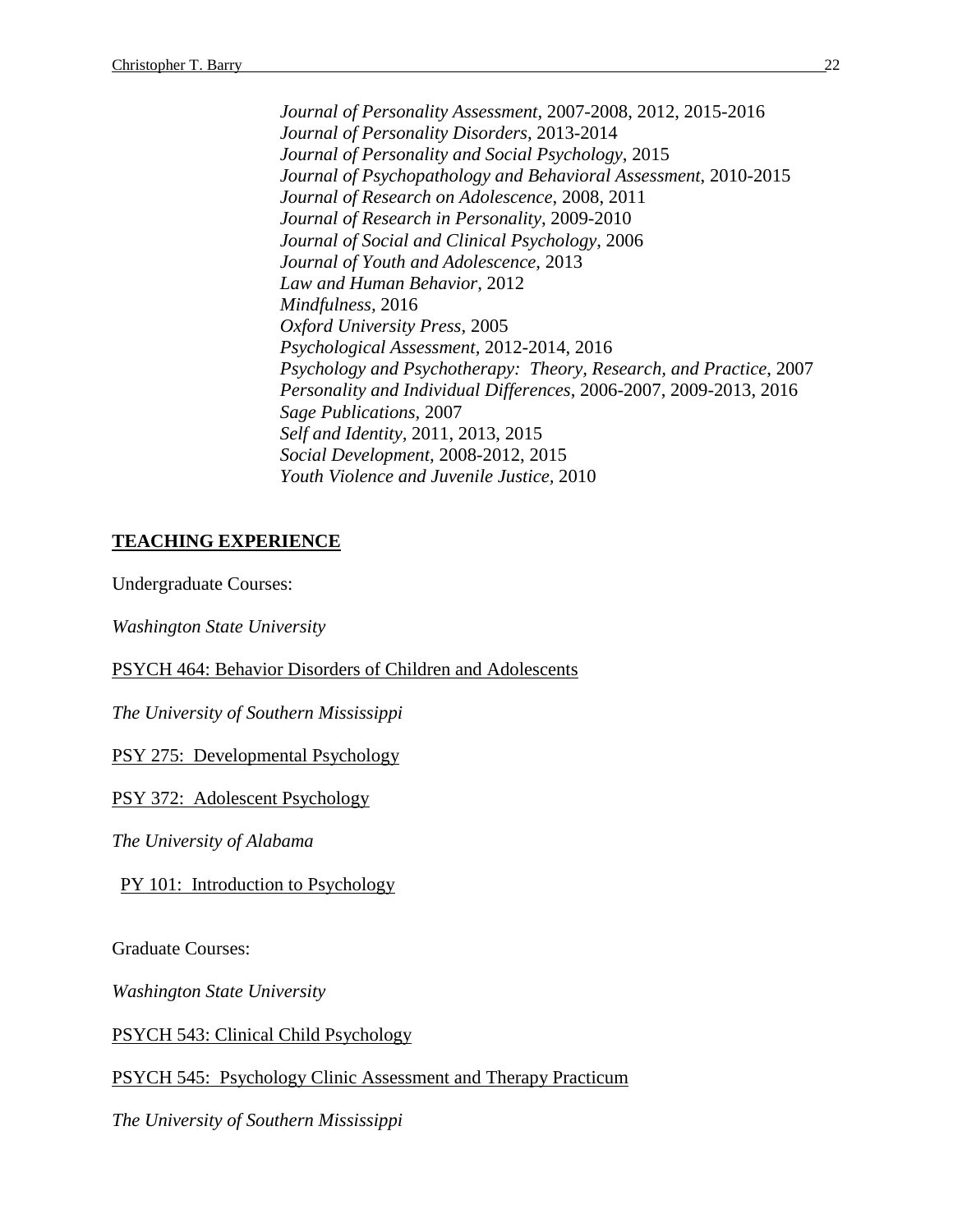## PSY 640: Behavioral and Emotional Assessment of Children

## PSY 734: Child Behavior Therapy

### PSY 782 Clinical Psychology Practicum

# **STUDENT COMMITTEES: ("chair" indicates graduate students directly supervised in research)**

Thesis Committees, Chair: Kristy Adler—Defended 3/07 Lisa Ansel—Defended 2/09 Sarah Grafeman—Defended 4/07 Matthew Guelker—Defended 3/10 Heather Harrison—Defended 4/06 Rebecca Kauten—Defended 6/13 Joyce Lui—Defended 3/14 Mallory Malkin—Defended 10/10 Jessica Pickard— Defended 2/08 Nicole Rivera-Hudson—Defended 5/13 Marion Wallace—Defended 1/10

Thesis Committees, Member: Josh Bullock—Defended 7/07 Laura Cook—Defended 4/12 Kristy DiSabatino—Defended 12/12 Hannah Doucette—Defended 6/15 Elizabeth Fair—Defended 3/15 Rebecca Glover—Proposed 1/16 Gunner Goodlad—Defended 10/11 Jessica James—Defended 3/15 Melissa McHugh—Defended 3/14 Ashley Mutek—Proposed 12/15 Erin Myers—Defended 10/08 Stephanie Pennings—Proposed 2/14 Brianna Ratliff—Defended 4/06 Lauren Seale—Defended 1/07 Alexis Suozzi—Defended4/09 Ted Tomeny—Defended 3/11

Dissertation Committees, Chair: Lisa Ansel—Defended 4/11 Kristy Domnanovich—Defended 4/10 Chris Gillen—Proposed 7/14 Sarah Grafeman—Defended 10/09 Matthew Guelker—Defended 9/12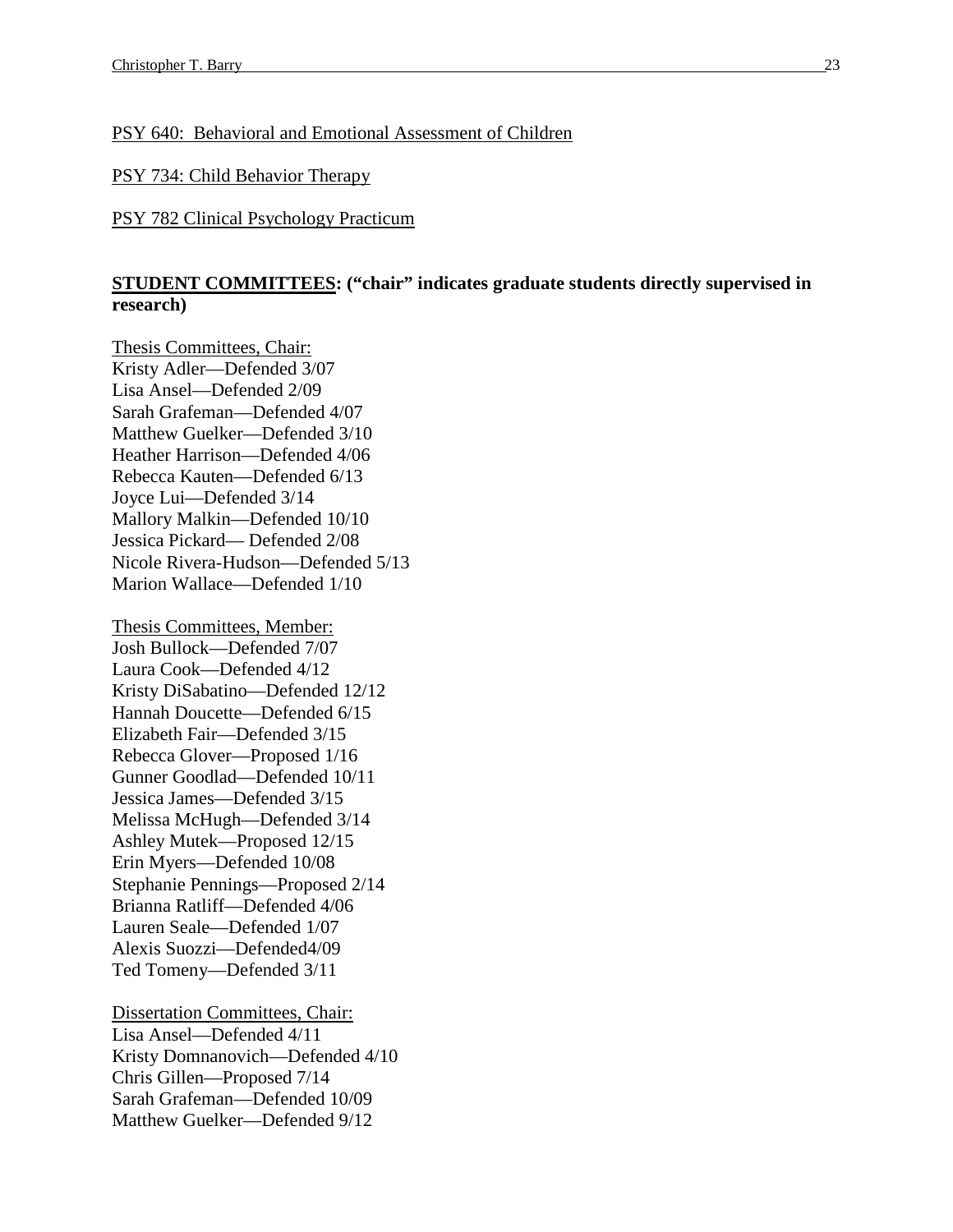Heather Harrison —Defended 4/08 Lacey Herrington —Defended 6/15 Rebecca Kauten —Defended 6/15 Joyce Lui —Proposed 8/16 Mallory Malkin —Defended 7/13 Jessica Pickard —Defended 7/11 Lea Pritchard -Boone —Defended 8/07 (co -chair) Marion Wallac e —Defended 4/12 Dissertation Committees, Member: Stephanie Bader—Defended 6/10 Amy Baranek—Proposed 10/07 Katie Bellone —Defended 12/12 Jacqueline Brown —Defended 6/08 Erin Clarke —Defended 6/14 Laura Cook—Defended 4/15 Brian Crosby —Defended 9/08 Kristy DiSabatino —Defended 6/16 Elizabeth Fair—Proposed 9/15 Karin Fisher—Proposed 3/16 Jessica Fulton —Defended 7/11 Gunner Goodlad —Defended 10/14 Michelle Gryczkowsi —Defended 8/10 Jude Henningsgaard —Defended 6/09 Shauna Lynne —Defended 6/15 Melissa McHugh —Defended 9/15 Anne McIntyre —Defended 6/13 Bret Mehrtens —Defended 4/09 Toni Merkey —Defended 9/12 Erin Myers —Defended 4/10 Jessica Pierce —Defended 4/13 Brianna Ratliff—Defended 7/11 Lauren Seale —Defended 6/09 Karyn Stahl —Defended 6/13 Amanda Stary —Defended 2/16 Ted Tomeny —Defended 5/14 Kristen Tyson —Defended 6/14 Jessica Vaughan —Defended 5/12

Undergraduate Independent Projects Supervised:

*University of Southern Mississippi Honors Theses* Suzanne Amadi Brittany Bates Allison Carr Stephanie Foreman Farrah Golmaryami Drew Leggett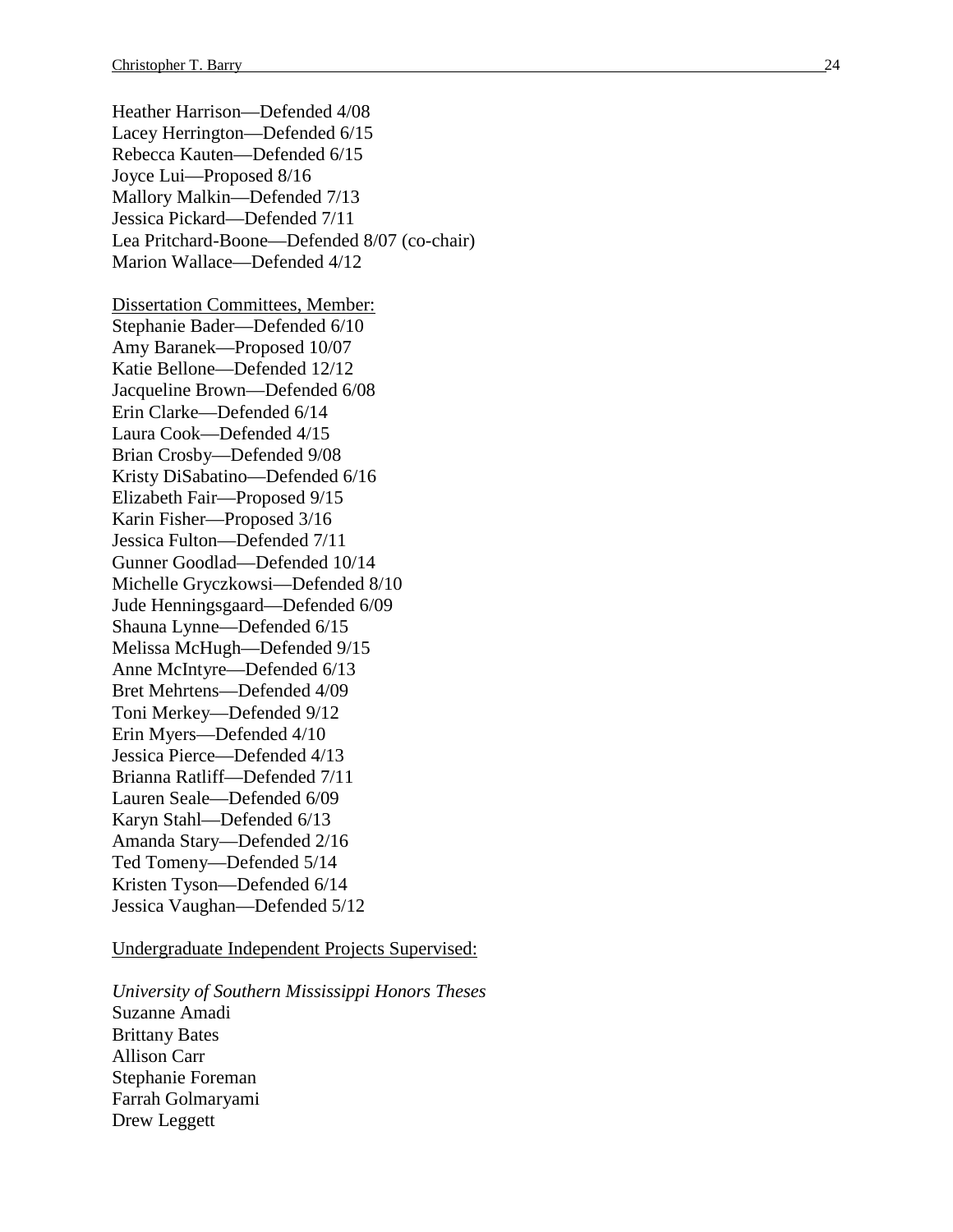Kristen Mechanic Erin Moran Jessica Trosclair

*McNair Scholars Program Research Projects* Suzanne Amadi Brittany Bates Kristen Mechanic Makeshia Warden

## **SERVICE**

Community

2005-present Unpaid consultant, Mississippi Youth Challenge Program, Camp Shelby, MS

University (Washington State University) 2015-present Institutional Review Board (IRB)

University (The University of Southern Mississippi)

| 2013      | Chair, University Research Awards Day Poster Session                  |
|-----------|-----------------------------------------------------------------------|
| 2012-2015 | University Ad Hoc Committee on Responsible Conduct of Research Policy |
| 2011-2015 | <b>Institutional Review Board (IRB)</b>                               |
| 2011-2014 | University Research Council                                           |

College (College of Arts & Sciences, Washington State University)

2015-present Grants Review Committee

College (College of Education & Psychology, The University of Southern Mississippi) 2011-2014 Chair, College Research Committee 2014-2015 Departmental Representative, College Research Committee

Departmental (Department of Psychology, The University of Southern Mississippi)

- 2005 Clinical Student Evaluation Committee
- 2005-2015 Clinical Doctoral Comprehensive Exam Committee
- 2005-2011 Clinical Student Research Award Committee
- 2006-2014 Clinical Graduate Admissions Committee
- 2007-2008 Psychology Department Tenure and Promotion Committee
- 2007-2009 Psychology Department Budget Committee
- 2007-2015 Psychology Department Awards Committee
- 2008-2015 Psychology Departmental Charter Committee
- 2011-2014 Chair, Clinical Admissions
- 2013-2015 Undergraduate Coordinator, Department of Psychology
- 2013-2015 Chair, Department Undergraduate Committee
- 2013-2015 Psychology Department Student Success Committee

## **INVITED LECTURES**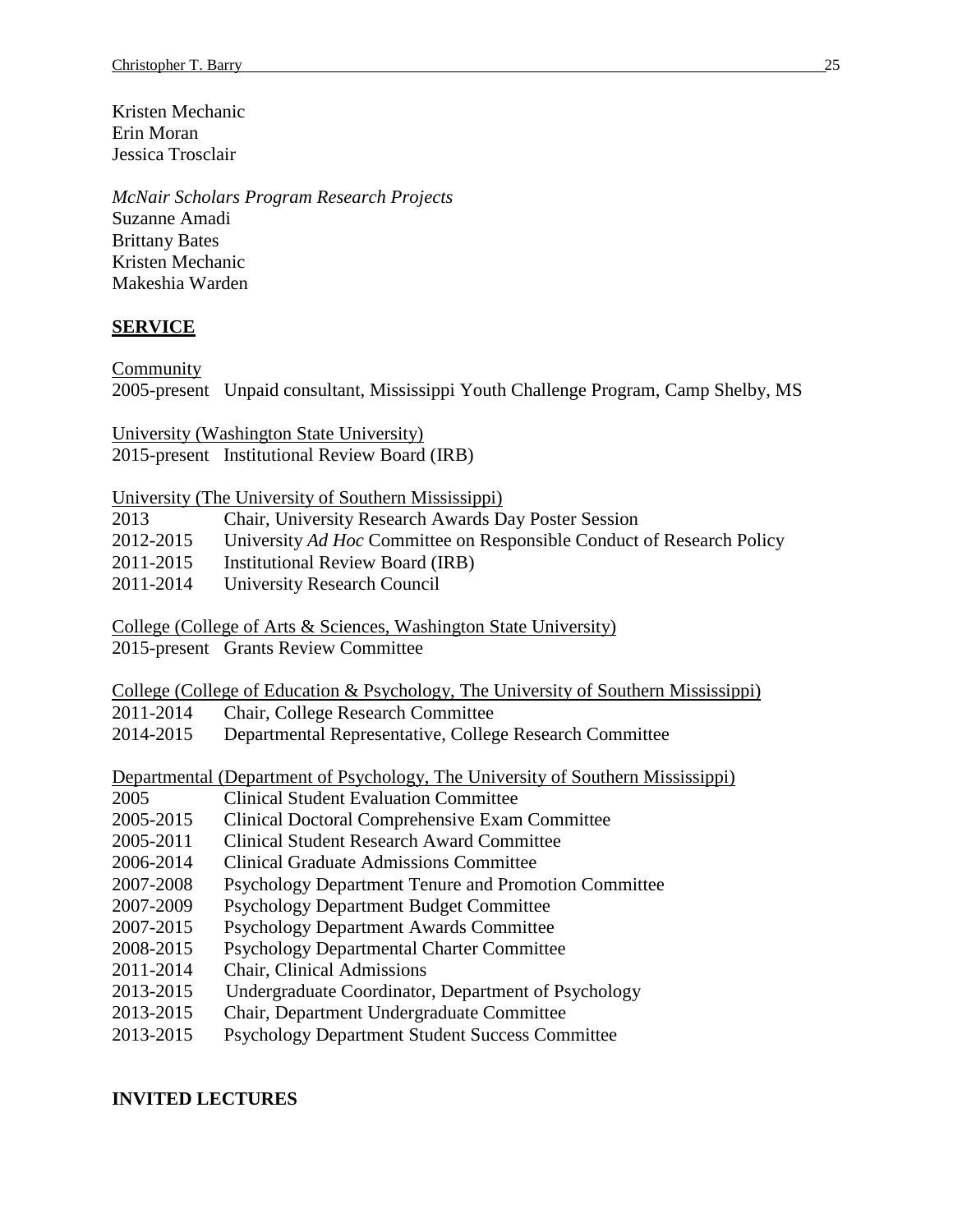- **Barry, C. T.** (2015). Treating conduct problems and aggression in children and adolescents. Pine Grove Behavioral Health and Addiction Services, Hattiesburg, MS.
- **Barry, C. T.** (2015). How child narcissism impacts development: Implications for clinical practice. Webinar presented for the Defense Centers of Excellence, Washington, DC.
- Barry, C. T. (2015). Current issues in evidence-based assessment of child and adolescent emotional and behavioral functioning. Pine Grove Behavioral Health and Addiction Services, Hattiesburg, MS.
- **Barry, C. T.** (2014). Effective disciplinary strategies for a safe and successful YMCA summer camp. Family YMCA, Hattiesburg, MS.
- Barry, C. T. (2013). Current issues in evidence-based assessment of child and adolescent emotional and behavioral functioning. Pine Grove Behavioral Health and Addiction Services, Hattiesburg, MS.
- Barry, C. T. (2013). Bullies and their self-perceptions: Good, bad, or ugly? Second Annual Safe Schools and Communities: Building Resistance and Resiliency to Violence, Defiant Groups and Bullying Symposium, Hattiesburg, MS.
- **Barry, C. T.** (2012). Behavior rating scales for children and adolescents. Pine Grove Behavioral Health and Addiction Services, Hattiesburg, MS.
- **Barry, C. T.** (2011). Adolescent disruptive behavior disorders. ADHD Conference, Hattiesburg, MS.
- Barry, C. T. (2011). Behavior rating scales for children and adolescents. Pine Grove Behavioral Health and Addiction Services, Hattiesburg, MS.
- **Barry, C. T.** (2011). Current issues in evidence-based assessment of child and adolescent emotional and behavioral functioning. Annual Conference on Trends in Mental Health, The University of Southern Mississippi, Hattiesburg, MS.
- Barry, C. T. (2011). Evidence-based treatment of child and adolescent conduct problems. Annual Conference on Trends in Mental Health, The University of Southern Mississippi, Hattiesburg, MS.
- Barry, C. T. (2010). Empirically supported treatments for working with children and adolescents. Workshop provided at Pine Grove Behavioral Health and Addiction Services, Hattiesburg, MS.
- **Barry, C. T.** (2009). 'I love me, I love me not': Teens and self-perception. 6<sup>th</sup> Annual Grandparents as Parents University, Pinebelt Association for Families, Hattiesburg, MS.
- **Barry, C. T.,** & Barry, T. D. (2008). Adolescent cutting: Depression, impulsivity, neither, or both? ADHD Conference, Hattiesburg, MS.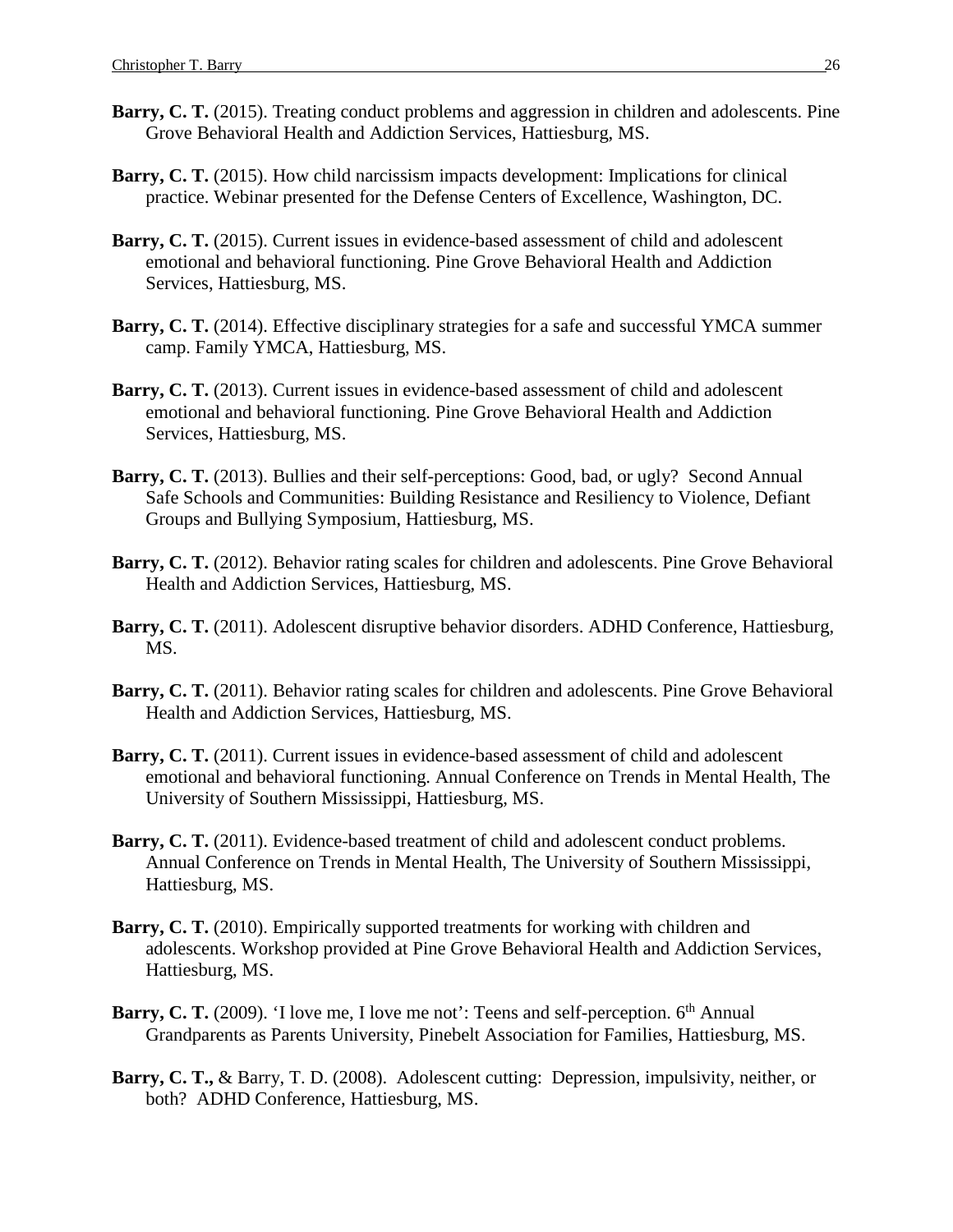**Barry, C.T.** (2007). 'It's not entitlement if I deserve it. It's not exploitativeness if they deserve it.' Preliminary evidence on the relation between narcissism and behavioral problems in youth. Department of Psychology, The University of Southern Mississippi.

# **MEMBERSHIPS IN PROFESSIONAL ORGANIZATIONS**

Association for Psychological Science (2014-present) Association for Behavior and Cognitive Therapies (2001-present) Society for Research on Adolescence (2014-present)

# **HONORS AND AWARDS**

Outstanding Faculty Researcher, College of Education & Psychology, The University of Southern Mississippi (2014)

# **PREVIOUS HONORS AND AWARDS**

The University of Alabama Psychology Department Research Overhead Award (2000) The University of Alabama Student Activity Research & Travel Committee Travel Award (1999) The University of Alabama Graduate Council Research Fellowship (1998-99) The University of Alabama Graduate Council Fellowship (1997-98) The University of Alabama Presidential Trust Fund (1997-98, 1998-99) Award for Undergraduate Research Excellence, Department of Psychology (1996-97) Thomas H. Moss Scholarship (1996)

# **OTHER PROFESSIONAL ACTIVITIES**

Consultant, Ocean Springs (MS) Hospital Emergency Department (2006-2007) Grant reviewer, National Science Foundation (2008) Grant reviewer, Ontario Mental Health Foundation (2009, 2011) Grant reviewer, Netherlands Organization for Scientific Research (2010)